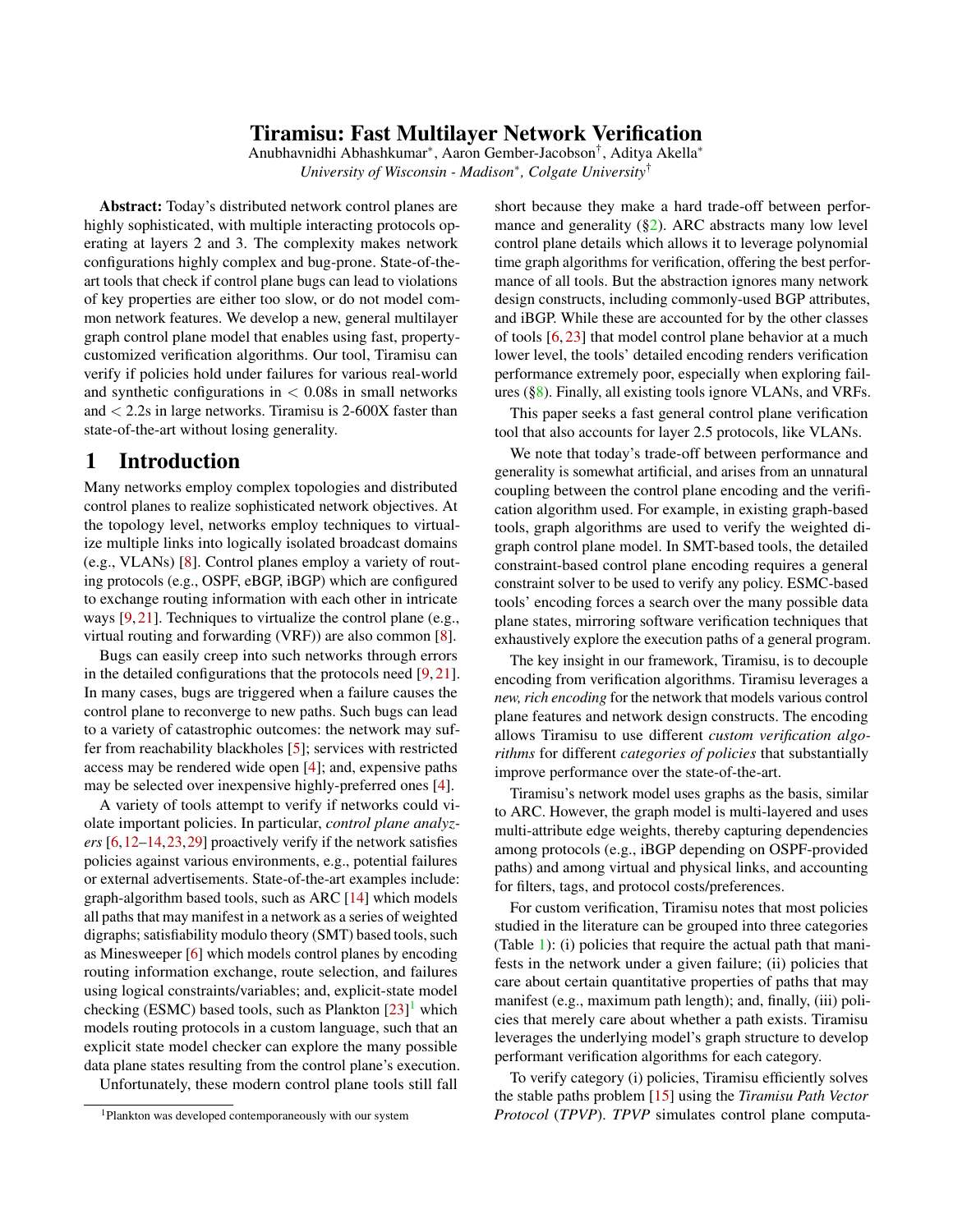tions across multiple devices and interdependent protocols by operating on the Tiramisu network model. *TPVP*'s domainspecific path computation is faster than the general search strategies used in SMT solvers, making Tiramisu orders of magnitude faster in verifying category (i) policies. *TPVP* also outperforms ESMC-based tools, because *TPVP*'s use of routing algebra [\[16,](#page-12-10) [25\]](#page-12-11) atop the Tiramisu rich graph allows it to compute paths in one shot, whereas ESMC-based tools emulate protocols, and explore their state, one at a time in order to account for inter-protocol dependencies.

For category (ii), Tiramisu's insight is to use integer linear program (ILP) formulations that only model the variables that are relevant to the policy being verified. Tiramisu significantly outperforms SMT- and ESMC-based tools, whose computation of specific paths requires them to (needlessly) explore a much larger variable search space.

For category (iii), Tiramisu uses a novel graph traversal algorithm to check path existence. The algorithm invokes canonical depth-first search on multiple Tiramisu subgraphs, to account for tags (e.g., BGP communities) whose use on a path controls the path's existence. For such policies, Tiramisu matches ARC's performance for simple control planes; but Tiramisu is much more general.

Finally, for many of the policies in categories (i) and (ii), Tiramisu leverages the underlying model's graph structure to develop a graph algorithm-based accelerator for further verification speed-up. We show how to use a variant of a dynamic programming-based algorithm for the *k* shortest paths problem [\[31\]](#page-13-1) to curtail needlessly exploring paths that manifest under many not-so-relevant failure scenarios.

We implemented Tiramisu in Java [\[2\]](#page-12-12) and evaluated it with many real and synthetic configurations, spanning campus, ISP, and data center networks. We find that Tiramisu significantly outperforms the state-of-the-art, and is more general—some of the networks have layer-2/3 features that Minesweeper and Plankton don't model. Using category-specific algorithms on complex networks, Tiramisu verified category i, ii, and iii policies in *60*, *80* and *3ms*, respectively. Compared to Minesweeper, Tiramisu is *80X*, *50X*, and *600X* faster for category i, ii, and iii policies, respectively. On iBGP networks, Tiramisu outperforms Plankton by up to *300X* under failures. Tiramisu's *TYEN* acceleration improves performance by *1.3- 3.8X*. Tiramisu scales well, providing verification results in ∼100ms per traffic class for networks with ∼160 routers.

# <span id="page-1-0"></span>2 Motivation

In this section, we provide an overview of state-of-the-art control plane verifiers. We then identify their key drawbacks that motivate Tiramisu's design.

## <span id="page-1-1"></span>2.1 Existing control plane verifiers

State-of-the-art control plane verifiers are based on three different techniques: graph algorithms [\[14\]](#page-12-7), symbolic model checking [\[6](#page-12-5)[,12,](#page-12-6)[29\]](#page-13-0), and explicit-state model checking [\[13](#page-12-13)[,23\]](#page-12-8). We review the most advanced verifier in each category.

Graph algorithms: ARC [\[14\]](#page-12-7) models a network's control plane using a set of directed graphs. Each graph encodes the network's forwarding behavior for a specific traffic class–i.e., packets with specific source and destination subnets. In the graphs, vertices represent routing processes (i.e. instances of routing protocols running on specific devices); directed edges represent possible network hops enabled by the exchange of advertisements between processes; edge weights encode OSPF costs or AS path lengths. ARC verifies a policy by checking a simple graph property: e.g, *src* and *dst* are always blocked if they are in separate components. By leveraging graph algorithms, ARC offers orders-of-magnitude better performance [\[14\]](#page-12-7) than simulation-based verifiers [\[13\]](#page-12-13). However, ARC's simple graph model does not cover: widely used layer-3 protocols (e.g., iBGP), any layer-2 primitives (e.g., VLANs), and many protocol attributes (e.g., BGP community).

Symbolic model checking: Minesweeper [\[6\]](#page-12-5) verifies a network's policy compliance by formulating and solving a satisfiability modulo theory (SMT) problem. The SMT constraints encode the behavior of the network's control and data planes  $(M)$  as well as the negation of a target policy  $(\neg P)$ . If the SMT constraints  $(M \wedge \neg P)$  are unsatisfiable, then the policy is satisfied. To provide extensive network design coverage, Minesweeper uses many variables, which results in a large search space. Minesweeper verifies all policies on this large general SMT model. To verify for *k* failures, Minesweeper's SMT solver may, in the worst case, enumerate all possible combinations of *k*-link failures.

Explicit-state model checking: Plankton [\[23\]](#page-12-8) models different control plane protocols (e.g., OSPF, BGP) using the Path Vector Protocol (PVP) [\[15\]](#page-12-9) in a modeling language (Promela). It tracks dependencies among protocols defined in a network's control plane based on packet equivalence classes (PECs). It then uses an explicit state model checker, SPIN, to search on the overall state space of this model and find a state that violates a policy. To speedup verification, Plankton runs multiple independent SPIN instances in parallel. Plankton uses other optimizations including device equivalence to reduce the failure scenarios to explore. Despite these optimizations, Plankton still enumerates the state space of many failure scenarios, and checks them sequentially  $(\S 8)$ .

## 2.2 Challenges

We now identify three high-level challenges that affect existing verifiers' performance and/or correctness.

Cross-layer dependencies. Consider the network in Figure [1a.](#page-2-0) Router *B* is an eBGP peer of router *E*, and router *C* is an iBGP peer of routers *B* and *D*. *B* and *D* are connected to switch *S*1 on VLAN 1. All routers except *E* belong to the same OSPF domain; the cost of link *C*–*D* is 5 and others is 1.

In this network, *C* learns a route to *E* through its iBGP neighbor *B*; the route's next hop is the IP address of *B*'s loopback interface. In order for *C* to route traffic through *B*,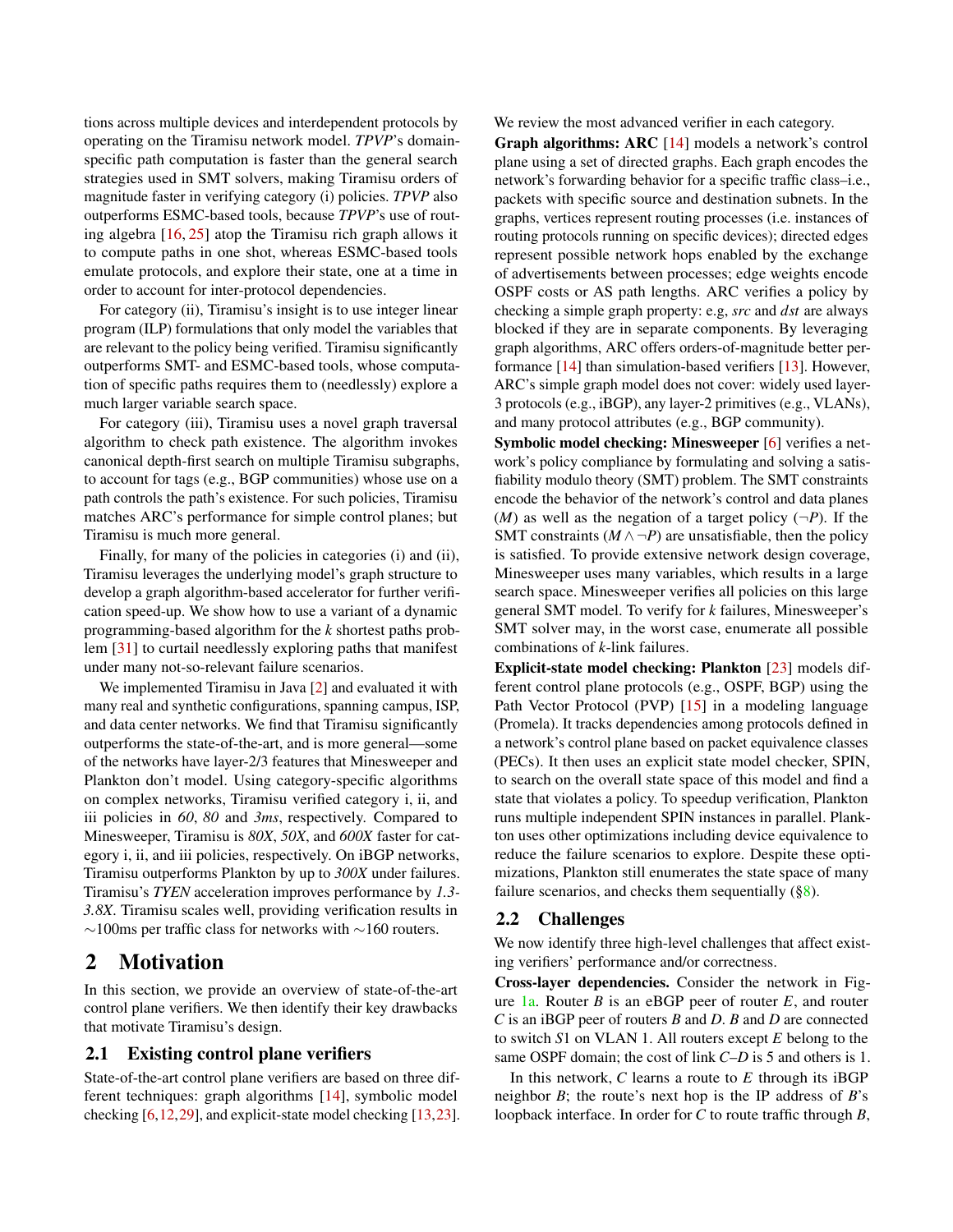<span id="page-2-0"></span>

Figure 1: Example networks

*C* must compute a route to *B* using OSPF. The computed path depends on the network's failure state. In the absence of failures, *OSPF* prefers path  $C \rightarrow B$  (cost 1). When the link *B*–*C* fails, *OSPF* prefers a different path:  $C \rightarrow D \rightarrow B$  (cost 6). Unfortunately, traffic for *E* is dropped at *D*, because *D* never learns a route to *E*; *E* is not in the same OSPF domain, and routes learned (by *C*) via iBGP are not forwarded. If *B* and *D* were iBGP peers, or *B* redistributed its *eBGP*-learned routes to *OSPF*, then this blackhole would be avoided.

ARC's simplistic graph abstraction cannot model iBGP and thus cannot model iBGP-OSPF dependencies. Hence, ARC cannot be used to verify policies in this network. Minesweeper can model iBGP, but its encoding is inefficient. To model iBGP, Minesweeper creates *n* additional copies of the network where *n* represents number of routers running iBGP. Each copy models forwarding towards the next-hop address associated with each iBGP router. This increases Minesweeper's SMT model size by *n*X, which significantly degrades its performance. In Plankton, the iBGP-OSPF dependency is encoded as a dependency between PECs, which prevents Plankton from fully parallelizing its SPIN instances. Hence, Plankton loses the performance benefits of parallelism.

Cross-layer dependencies also impact other network scenarios. Assume the *B*−*S*1 link in Figure [1a](#page-2-0) was assigned to VLAN 2. Now *B* and *D* are connected to the same switch *S*1 on different VLANs; internally, *S*1 runs two *virtual switches*, one for each VLAN. Hence, traffic between *B* and *D* cannot flow through switch *S*1. By default, ARC, Minesweeper, and Plankton, assume layer-2 connectivity. Thus, according to these verifiers, *B* and *D* are reachable and traffic can flow between them, which is incorrect.

The overall theme is that protocols "depend" on each other—e.g., iBGP depends on OSPF, BGP and OSPF depend on VLANs, etc.—and these dependencies must be *fully*, *correctly* and *efficiently* modeled.

Protocol attributes. Consider the network in Figure [1b.](#page-2-0) All routers (*A*–*D*) run eBGP. *B* adds community "c1" to the advertisements it sends to *C*, and *D* blocks all advertisements from *C* with community "c1". Additionally, *D* prefers routes learned from *B* over *A* by assigning local preference (lp) values 80 and 50, respectively.

The path that *D* uses to reach *A* depends on communities and local preference. There are three physical paths from *D* to *A*: (*i*)  $D \rightarrow A$ , (*ii*)  $D \rightarrow B \rightarrow A$ , and, (*iii*)  $D \rightarrow C \rightarrow B \rightarrow$ *A*. However, since router *B* adds community "c1" to routes advertised to *C*, and *D* blocks advertisements from *C* with this community, path *iii* is unusable. Furthermore, path *ii* is preferred over the shorter path *i* due to local preference.

Since ARC uses Dijkstra's algorithm to compute paths, it can only model additive path metrics like OSPF cost and ASpath length; it cannot model non-additive properties such as local preference, communities, etc. Hence, ARC incorrectly concludes that path *iii* is valid and (shortest) path *i* is preferred. Although Minesweeper and Plankton can model these attributes, they suffer from other drawbacks mentioned earlier. Failures. Assume there are no communities in the network in Figure [1b,](#page-2-0) and routers *A* and *D* are configured to run OSPF in addition to eBGP. This network can tolerate a single link failure without losing connectivity.

According to ARC, traffic from *D* to *A* can flow through four paths:  $D_{bgp} \rightarrow C_{bgp} \rightarrow B_{bgp} \rightarrow A_{bgp}$ ,  $D_{bgp} \rightarrow B_{bgp} \rightarrow$  $A_{bgp}$ ,  $D_{bgp} \rightarrow A_{bgp}$ , and  $D_{ospf} \rightarrow A_{ospf}$ . To evaluate the network's failure resilience, ARC calculates the *min-cut* of this graph, which is 3, and concludes that it can withstand two arbitrary, simultaneous link failures. This is incorrect because edges  $D_{ospf} \rightarrow A_{ospf}$  and  $D_{bgp} \rightarrow A_{bgp}$  are both unusable when the physical link *D*–*A* fails.

As mentioned in [§2.1,](#page-1-1) Minesweeper and Plankton enumerate multiple failure scenarios and this makes them very slow to verify for failures. For example, in this 5-link network, to *verify reachability with 1 failure*, Minesweeper (and Plankton without optimization) may explore 5 failure scenarios before establishing reachability.

An overall issue is that irrespective of the policy, Minesweeper and Plankton need to compute the actual path taken in the network. ARC, on the other hand, represents policies as graph properties, e.g. mincut, connectivity, etc. It then uses fast polynomial time algorithms to compute these properties. However, ARC's simplistic graph abstraction cannot model all network features. Our goal is to create a tool that combines the network coverage of Minesweeper and Plankton, with the performance benefits of ARC.

## 3 Overview

Motivated by the inefficiencies and coverage limitations of existing network verifiers  $(\S2)$ , we introduce a new network verification tool called Tiramisu.Tiramisu is rooted in a rich graph-based network model that captures forwarding and failure dependencies across multiple routing and switching layers (e.g., BGP, OSPF, and VLANs). Since routing protocols are generally designed to operate on graphs and their constituent paths, graphs offer a natural way to express the route propagation, filtering, and selection behaviors encoded in device configurations and control logic. Moreover, graphs admit efficient analyses that allow Tiramisu to quickly reason about important network policies—including reachability, path lengths, and path preferences—in the context of multi-link failures. In this section, we highlight how Tiramisu's graph-based model and verification algorithms address the challenges discussed in [§2.](#page-1-0) Detailed descriptions, algorithms, and proofs of cor-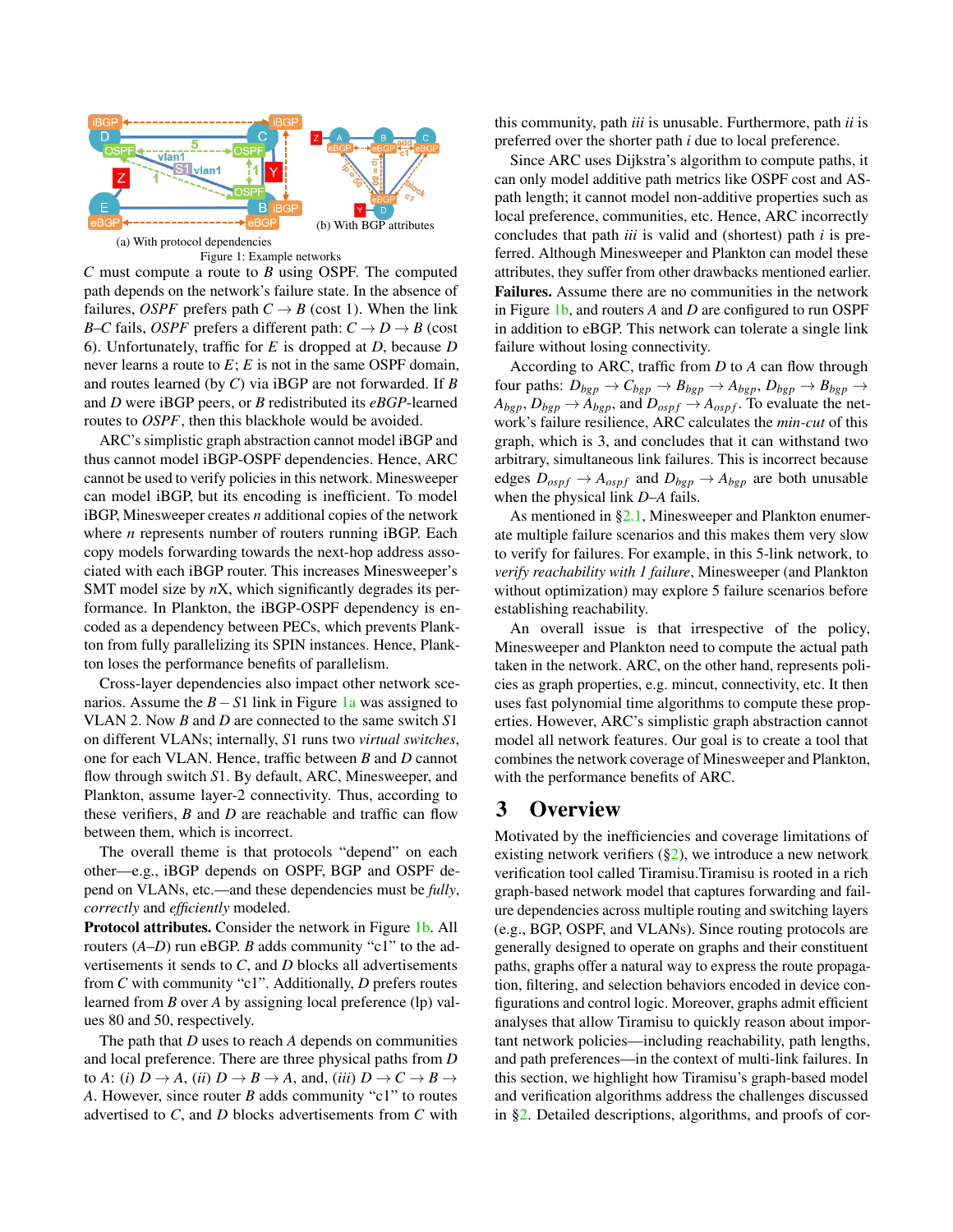<span id="page-3-0"></span>

| Category                      | <b>Policy</b> | Meaning                       | <b>Comments</b> |  |
|-------------------------------|---------------|-------------------------------|-----------------|--|
| i: compute path               | PREF          | Path Preference               | Can use TYEN    |  |
| with TPVP                     | МC            | <b>Multipath Consistency</b>  |                 |  |
| ii: compute actual            | <b>KFAIL</b>  | Reachability $\lt K$ failures | Can use TYEN    |  |
| numeric graph                 | <b>BOUND</b>  | All paths have length $\lt K$ |                 |  |
| property with ILP             | EB.           | All paths have equal length   |                 |  |
| iii: identify<br><b>BLOCK</b> |               | Always Blocked                |                 |  |
| connectivity wth              | <b>WAYPT</b>  | Always Waypointing            |                 |  |
| <b>TDFS</b>                   | CW            | Always Chain of Waypoints     |                 |  |
|                               | BH            | No Blackhole                  |                 |  |
| Table 1: Policies Verified    |               |                               |                 |  |

rectness, are presented in later sections.

## 3.1 Graph-based network model

To accurately and efficiently model cross-layer dependencies, Tiramisu constructs two inter-related types of graphs: *routing adjacencies graphs* (RAGs) and *traffic propagation graphs* (TPGs). The former allows Tiramisu to determine which routing processes may learn routes to specific destinations. The latter models more detail, especially, all the prerequisites for such learning to occur—e.g., OSPF must compute a route to an iBGP neighbor in order for the neighbor to receive BGP updates. Our verification algorithms run on the TPGs.

**Routing adjacencies graph.** A RAG (e.g, Figure  $2a$ ) encodes routing *adjacencies*. Two routing processes are adjacent if they are configured as neighbors (e.g., BGP) or configured to operate on interfaces in the same layer-2 broadcast domain (e.g., OSPF). A RAG contains a vertex for each routing process, and a pair of directed edges for each routing adjacency. Tiramisu runs a domain-specific "tainting" algorithm on the RAG to determine which routing processes may learn routes for a given prefix *p*.

Traffic propagation graph. In addition to routing adjacencies, propagation of traffic requires: (*i*) a route to the destination, (*ii*) layer-2 and, in the case of BGP, layer-3 routes to adjacent processes, and (*iii*) physical connectivity. A TPG (e.g., Figure [2b\)](#page-4-0) encodes these *dependencies*. Vertices are created for each VLAN on each device and each routing process. Directed edges model the aforementioned dependencies as follows: (*i*) a VLAN vertex is connected to an OSPF/BGP vertex associated with the same router if, according to the RAG, the process may learn a route to a given subnet; (*ii*) an OSPF vertex is connected to the vertices for the VLANs on which it operates, and a BGP vertex is connected to an OSPF and/or VLAN vertex associated with the same router; (*iii*) a VLAN vertex is connected to a vertex for the same VLAN on another device if the devices are physical connected. Additionally, multi-attribute edge labels are assigned to edges to encode filters and "costs" associated with a route. With this structure, Tiramisu is able to correctly model a much wider range of networks than state-of-the-art graph-based models [\[14\]](#page-12-7). All verification procedures operate on the TPG.

## <span id="page-3-1"></span>3.2 Verification algorithms

Tiramisu's verification process is rooted in the observation that network policies explored in practice and in academic research (Table [1\)](#page-3-0) fall into three categories: (*i*) policies concerned with the actual path taken under specific failures e.g., path preference (PREF); (*ii*) policies concerned with quantitative path metrics—e.g., how many paths are present (KFAIL) and bounds on path length (BOUND); and (*iii*) policies concerned with the existence of a path—e.g., blocking (BLOCK) and waypointing (WAYPT). Verifying policies in the first category requires high fidelity modeling of the control plane's output—namely, enumeration/computation of precise forwarding paths—whereas verifying policies in the last category requires low fidelity modeling of the control plane's output—namely, evidence of a single plausible path. For optimal efficiency, Tiramisu's core insight is to introduce categoryspecific verification algorithms that operate with the minimal level of fidelity required for accurate verification.

TPVP*.* To verify category *i* policies, Tiramisu efficiently solves the stable paths problem [\[15\]](#page-12-9) using the *Tiramisu Path Vector Protocol* (*TPVP*). *TPVP* extends Griffin's "simple path vector protocol" (SPVP) [\[15\]](#page-12-9). In TPVP, each TPG node consumes the multi-dimensional attributes of outgoing edges, and uses simple arithmetic operations (based on a routing algebra [\[26\]](#page-12-14)) to select among multiple available paths. In simple networks (that use a single routing protocol) *TPVP* devolves to a distance vector protocol, which computes paths under failures in polynomial time. For such networks, TPVP is comparable to ESMC tools [\[23\]](#page-12-8), but is faster than general SMT-based tools [\[6\]](#page-12-5). For general networks with dependent control plane protocols, TPVP is faster than SMT-based tools, because it uses a domain-specific approach to computing paths, compared to an SMT-based general search strategy. TPVP also beats ESMC tools by emulating the control plane in one shot as opposed to emulating the constituent protocols and exploring their state space one at a time to account for inter-protocol dependencies.

ILP. For category *ii* policies, Tiramisu leverages general integer linear program (ILP) encodings that compute network flows through the TPG, rather than precise paths. The ILPs only consider protocol attributes that impact whether paths can materialize (e.g., BGP communities), and they avoid path computation. Thus, Tiramisu is much faster than state-of-theart approaches that always consider all attributes (e.g., BGP local preferences) and enumerate actual paths [\[6,](#page-12-5) [23\]](#page-12-8) ([§8\)](#page-8-0).

TDFS*.* Finally, *Tiramisu depth-first search* (*TDFS*) is a novel polynomial-time graph traversal algorithm to check for the existence of paths and verify category *iii* policies. *TDFS* makes a constant number of calls to the canonical DFS algorithm. Each call is to a subgraph of the TPG that models the interaction between tag-based (e.g., BGP-community-based) route filters along a path that control if a path can materialize.

Tiramisu further improves over state-of-the-art verifiers for some category *i* and *ii* policies by avoiding unnecessary path computation. Specifically, we note that some category *i* and *ii* properties require knowing *when* certain paths are taken (i.e., after how many link failures, or after how many more-preferred paths have failed). For such properties, ex-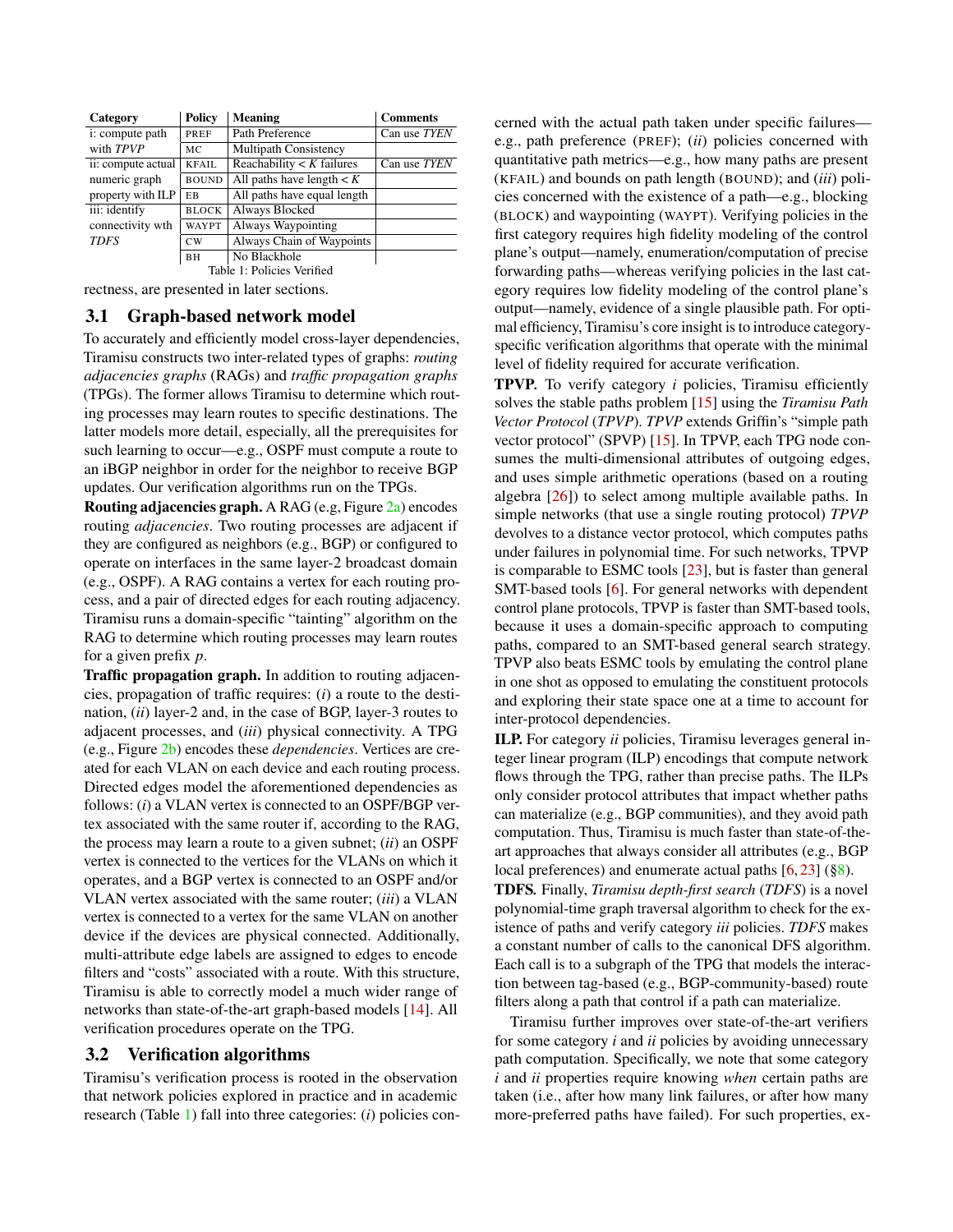<span id="page-4-0"></span>

Figure 2: Graphs for network in Figure [1a](#page-2-0)

haustively exploring all failures by running *TPVP* for each scenario, while sufficient, is overkill. To avoid enumerating not-so-useful failure scenarios, Tiramisu leverages the graph structure of the network model to run a variant of Yen's dynamic programming based algorithm for *k*-shortest paths [\[31\]](#page-13-1), to directly compute a preference order of paths that manifest under arbitrary failures. Our variant, *TYEN*, invokes *TPVP* in a limited fashion from within Yen's execution, minimizing path exploration. For PREF over *k* paths, we simply use *TYEN* to compute the top-k paths over the TPG. Likewise, we use *TYEN* to accelerate KFAIL, a category *ii* policy. Note that *TYEN* can only be applied to networks whose path metrics are monotonic [\[16\]](#page-12-10).

## <span id="page-4-4"></span>4 Tiramisu Graph Abstraction

In this section, we describe in detail the two types of graphs used in Tiramisu: *routing adjacencies graphs* (RAGs) and *traffic propagation graphs* (TPGs). TPGs are partially based on RAGs, and both are based on a network's configurations and physical topology.

#### <span id="page-4-2"></span>4.1 Routing adjacencies graphs

RAGs encode routing adjacencies to allow Tiramisu to determine which routing processes may learn routes to specific IP subnets. Tiramisu constructs a RAG for each of a network's subnets. For example, Figures [2a,](#page-4-0) and [3a](#page-4-1) show the RAGs for subnet *Z* for the networks in Figure [1.](#page-2-0)

Vertices. A RAG has a vertex for each routing process. For example,  $B_{bqn}$  and  $B_{ospf}$  in Figure [2a](#page-4-0) represent the BGP and OSPF processes on router *B* in Figure [1a.](#page-2-0) A RAG also has a vertex for each device with static routes for the RAG's subnet. Edges. A RAG contains an edge for each routing adjacency. Two BGP processes are adjacent if they are explicitly configured as neighbors. Two OSPF process are adjacent if they are configured to operate on router interfaces in the same Layer 2 (L2) broadcast domain (which can be determined from the topology and VLAN configurations). These adjacencies are represented using pairs of directed edges—e.g.,  $E_{bgp} \leftrightarrow B_{bgp}$ and  $B_{\text{ospf}} \rightleftharpoons C_{\text{ospf}}$ —since routes can flow between these processes in either direction. However, if two processes are iBGP neighbors then a special pair of directional edges are used e.g.,  $B_{bgp} \rightarrow C_{bgp}$  because iBGP processes do not forward routes learned from other iBGP processes. A routing adjacency is also formed when one process (the redistributor)

<span id="page-4-1"></span>

Figure 3: Graphs for network in Figure [1b](#page-2-0)

distributes routes from another process on the same device (the redistributee). This is encoded with a unidirectional edge from redistributee to redistributor. Vertices representing static routes may be redistributees, but will not have any other edges. Taints. To determine which routing processes may learn routes to specific destinations, Tiramisu runs a "tainting" algorithm on the RAG. All nodes that originate a route for the subnet associated with the RAG (including vertices corresponding to static routes) are tainted. Then taints propagate freely across edges to other vertices, with one exception: when taints traverse an iBGP edge they cannot immediately traverse another iBGP edge. For example, in Figure [2a,](#page-4-0) *Ebgp* is tainted, because it originates a route for *Z*. Then taints propagate from  $E_{bgp}$  to  $B_{bgp}$  to  $C_{bgp}$ , but not to  $D_{bgp}$ . No OSPF vertices are tainted, because no OSPF processes originate a route for *Z* and no processes are configured to redistribute routes.

The tainting algorithm assumes all configured adjacencies are active and no routes are filtered. However, for an adjacency to be active in the real network, certain conditions must be satisfied: e.g.,  $B_{ospf}$  must compute a route to *C*'s loopback interface and vice versa in order for  $B_{bgp}$  to exchange routes with *Cbgp*. These dependencies are encoded in TPGs.

#### <span id="page-4-3"></span>4.2 Traffic propagation graph

A process *P* on router *R* can advertise a route for subnet *S* to an adjacent routing process  $P'$  on router  $R'$  if all of the following dependencies are satisfied: (*i*) *P* learns a route for *S* from an adjacent process, or *P* is configured to originate a route for *S*; *(ii)* neither *P* or *P*<sup> $\prime$ </sup> filters the advertisement; *(iii)* another process/switch on  $R$  learns a route to  $R'$ , or  $R$  is connected to the same subnet/layer-2 domain as  $R'$ ; and  $(iv)$   $R$  is physically connected to  $R'$  through a sequence of one or more links. TPGs encode these dependencies. Tiramisu constructs a TPG for every pair of a network's IP subnets. Figures [2b](#page-4-0) and [3b](#page-4-1) show the TPGs that model how traffic from subnet *Y* is propagated to subnet *Z* for the networks in Figure [1.](#page-2-0)

Vertices. A TPG's vertices represent the routing information bases (RIBs) present on each router and the (logical) traffic ingress/egress points on each router/switch. Each routing process maintains its own RIB, so the TPG contains a vertex for each process: e.g.,  $B_{bgp}$  and  $B_{ospf}$  in Figure [2b](#page-4-0) correspond to the BGP and OSPF processes on router *B* in Figure [1a.](#page-2-0)

Traffic propagates between routers and switches over VLANs. Consequently, the TPG contains a pair of ingress/egress vertices for each of a device's VLANs: e.g.,  $S1_{v1:in}$  and  $S1_{v1:out}$  in Figure [2b](#page-4-0) correspond to the VLAN on switch *S*1 in Figure [1a.](#page-2-0) Tiramisu creates implicit VLANs for pairs of directly connected interfaces: e.g., *Bvlan*:*BE*:*in*,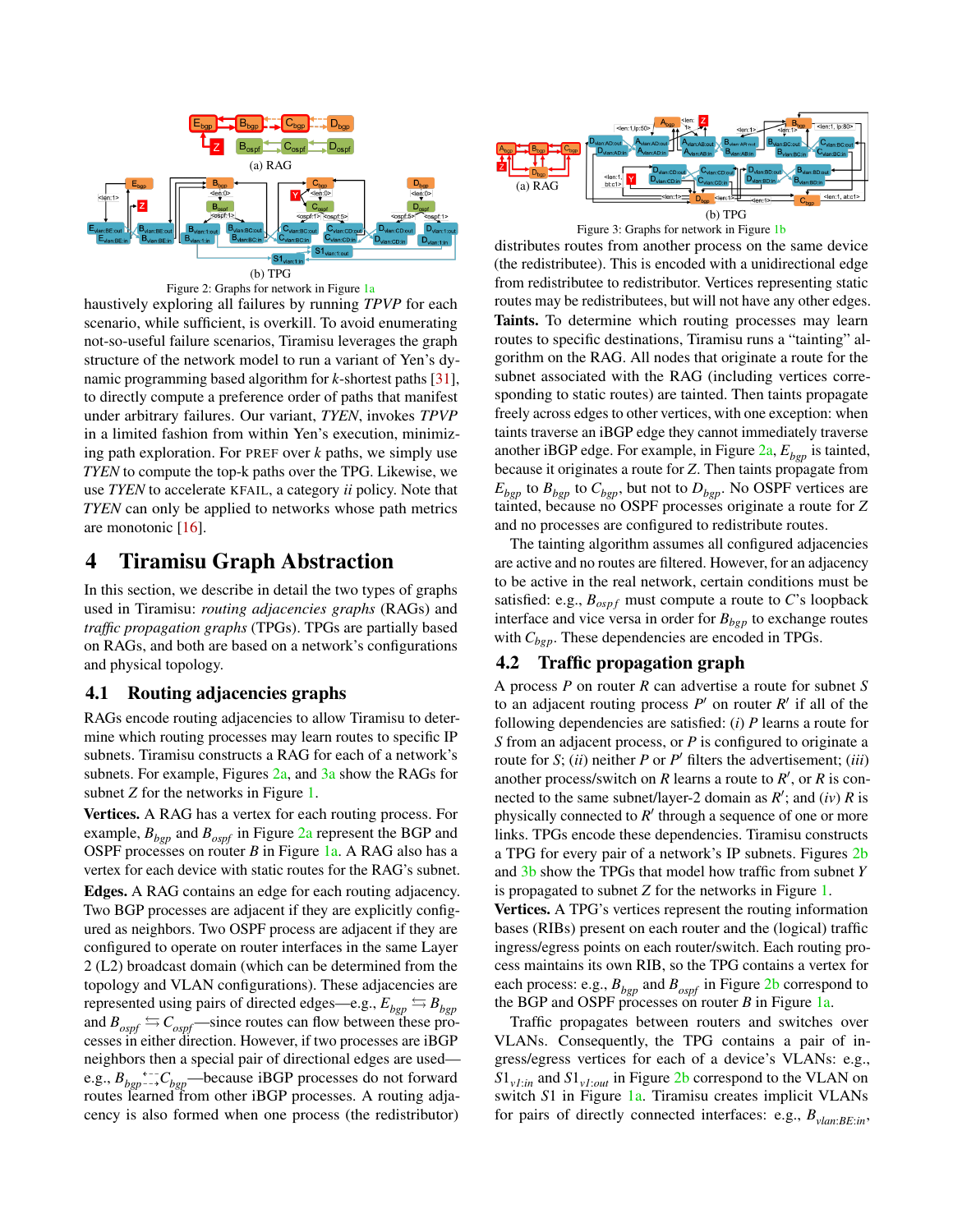$B_{vlan:BE:out}$ ,  $E_{vlan:BE:in}$ , and  $E_{vlan:BE:out}$  in Figure [2b](#page-4-0) correspond to the directly connected interfaces on routers *B* and *E* in Figure [1a.](#page-2-0)

The TPG also includes vertices for the source and destination (target) of the traffic being propagated: e.g., *Y* and *Z*, respectively, in Figure [2b.](#page-4-0)

Edges. A TPG's edges reflect the virtual and physical "hops" the traffic may take. Edges model dependencies as follows:

- Layers 1 & 2: For each VLAN *V* on device *D*, the egress vertex for *V* on *D* is connected to the ingress vertex for *V* on device  $D'$  if an interface on  $D$  participating in  $V$  has a direct physical link to an interface on  $D'$  participating in *V*: e.g.,  $B_{vlan1:out} \rightarrow S1_{vlan1:in}$  in Figure [2b](#page-4-0) corresponds to the physical link between *B* and *S*1 in Figure [1a.](#page-2-0) Also, the ingress vertex for  $V$  on  $D$  is connected to the egress vertex for *V* on *D* to model L2 flooding: e.g.,  $S1_{vlan1:in}$   $\rightarrow$ *S*1*vlan1*:*out*.
- OSPF's dependence on L2: The vertex for OSPF process *P* on router *R* is connected to the egress vertex for VLAN *V* on *R* if *P* is configured to operate on *V*: e.g.,  $D_{\text{ospf}} \to D_{\text{vlan:CD:out}}$  and  $D_{\text{ospf}} \to D_{\text{vlan:1:out}}$  in Figure [2b](#page-4-0) model OSPF operating on router *D*'s VLANs in Figure [1a.](#page-2-0)
- BGP's dependence on connected and OSPF routes: For each peer *N* of the BGP process *P* on router *R*, an edge is created from the vertex for *P* to the egress vertex for VLAN *V* on *R* if *N*'s IP address falls within the subnet assigned to *V*: e.g.,  $E_{bgp:B} \rightarrow E_{vlan:BE:out}$  in Figure [2b](#page-4-0) models the BGP process on router *E* communicating with the adjacent process on directly connected router *B* in Figure [1a.](#page-2-0) If no such *V* exists, then the vertex for *P* is connected to the vertex for OSPF process  $P'$  on  $R: e.g., B_{bgp} \rightarrow B_{ospf}$ models the BGP process on *B* communicating with the adjacent process on router*C* (which operates on a loopback interface) via an OSPF-computed path.
- Routes to the destination: Every VLAN ingress vertex on router *R* is connected to the vertex for process *P* on *R* if the vertex for *P* in the RAG is tainted: e.g.,  $B_{\text{plan:BC:in}} \rightarrow B_{\text{bgp}}$ in Figure [2b](#page-4-0) is created due to the taint on  $B_{bgp}$  in Figure  $2a$ , which models that fact that the BGP process on *B* may learn a route to subnet *Z* from the adjacent process on *E*. If the destination subnet *T* is connected to *R* and at least one routing process on *R* originates *T*, then every VLAN ingress vertex on *R* is connected to the vertex for *T*: e.g.,  $E_{\text{vlan}:BE:in} \rightarrow Z$  in Figure [2b.](#page-4-0)

If the source subnet *S* is connected to *R* and the vertex for process *P* on *R* is tainted in the RAG, then the vertex for *S* is connected to the vertex for *P*: e.g.,  $Y \rightarrow C_{bgp}$  in Figure [2b.](#page-4-0)

Filters. As mentioned in [§4.1,](#page-4-2) a RAG may overestimate which processes learn a route to a subnet due to route and packet filters not being encoded in the RAG. A TPG models filters using two approaches: edge pruning and edge attributes.

Tiramisu uses edge pruning to model prefix- or neighborbased filters. A BGP process *P* may filter routes imported

from a neighbor  $P'$  (or  $P'$  may filter routes exported to  $P$ ) based on the advertised prefix or neighbor from (to) whom the route is forwarded. Tiramisu models such a filter by removing from the vertex associated with *P*, the outgoing edge that corresponds to  $P'$ . For example, if router  $B$  in Figure [1a](#page-2-0) had an import filter, or router  $E$  had an export filter, that block routes for *Z*, then edge  $B_{bgp} \rightarrow B_{vlan:BE:out}$  would be removed from Figure [2a.](#page-4-0) Note that import and export filters are both modeled by removing an outgoing edge from the vertex associated with the importing process. OSPF is limited to filtering incoming routes based on the advertised prefix. Tiramisu models such route filters by removing all outgoing edges from the vertex associated with the OSPF process where the filter is deployed. Lastly, packets sent (received) on VLAN *V* can be filtered based on source/destination prefix. Tiramisu models such packet filters by removing the outgoing (incoming) edge that represents the physical link connecting *V* to its neighbor.

Tiramisu uses edge attributes to model tag- (e.g., BGP community- or ASN-) based filters. If a BGP process *P* filters routes imported from a neighor  $P'$  (or  $P'$  filters routes exported to *P*) based on tags, then Tiramisu adds a "blocked tags" attribute to the outgoing edge from the vertex associated with  $P$  that corresponds to  $P'$ . For example, the edge  $D_{bgp} \rightarrow D_{\text{plan:CD:}out}$  in Figure [3b](#page-4-1) is annotated with  $bt = \{c_1\}$ to encode the import filter router *D* applies to routes from *C* in Figure [1b.](#page-2-0) Edges can also include "added tags" and "removed tags" attributes: e.g.,  $C_{bgp} \rightarrow C_{\text{vlan}:BC:out}$  is annotated with  $at = \{c1\}$  to encode the export filter router *B* applies to routes advertised to *C*. Notice that tag actions defined in import and export filters are both added to an outgoing edge from the vertex associated with the importing process.

Costs/preferences. Each routing protocol uses a different set of *metrics* to express link and path costs/preferences. For example, OSPF uses link costs, and BGP uses AS-path length, local preference (lp), etc. Similarly, administrative distance (*AD*) allows routers to choose routes from different protocols. Hence a single edge weight cannot model the route selection decisions of all protocols. Tiramisu annotates the outgoing edges of OSPF, BGP, and VLAN ingress vertices with a *vector of metrics*. Depending on the edge, certain metrics will be null: e.g., OSPF cost is null for edges from BGP vertices.

# 5 Category (i) Policies

We now describe how Tiramisu verifies policies that require knowing the actual path taken in the network under a given failure  $(\S3.2)$ . One such policy is path preference (PREF). For example,  $P_{pref} = p1 \gg p2 \gg p3$ , states when path p1 fails, *p*2 (if available) should be taken; and when *p*1 and *p*2 both fail, *p*3 (if available) should be taken. A path can become unavailable if a link or device along the path fails. We model such failures by removing edges (between egress and ingress VLAN vertices) or vertices from the TPG. To verify PREF, we need to know what alternate paths materialize, and whether a materialized path is indeed the path meant to be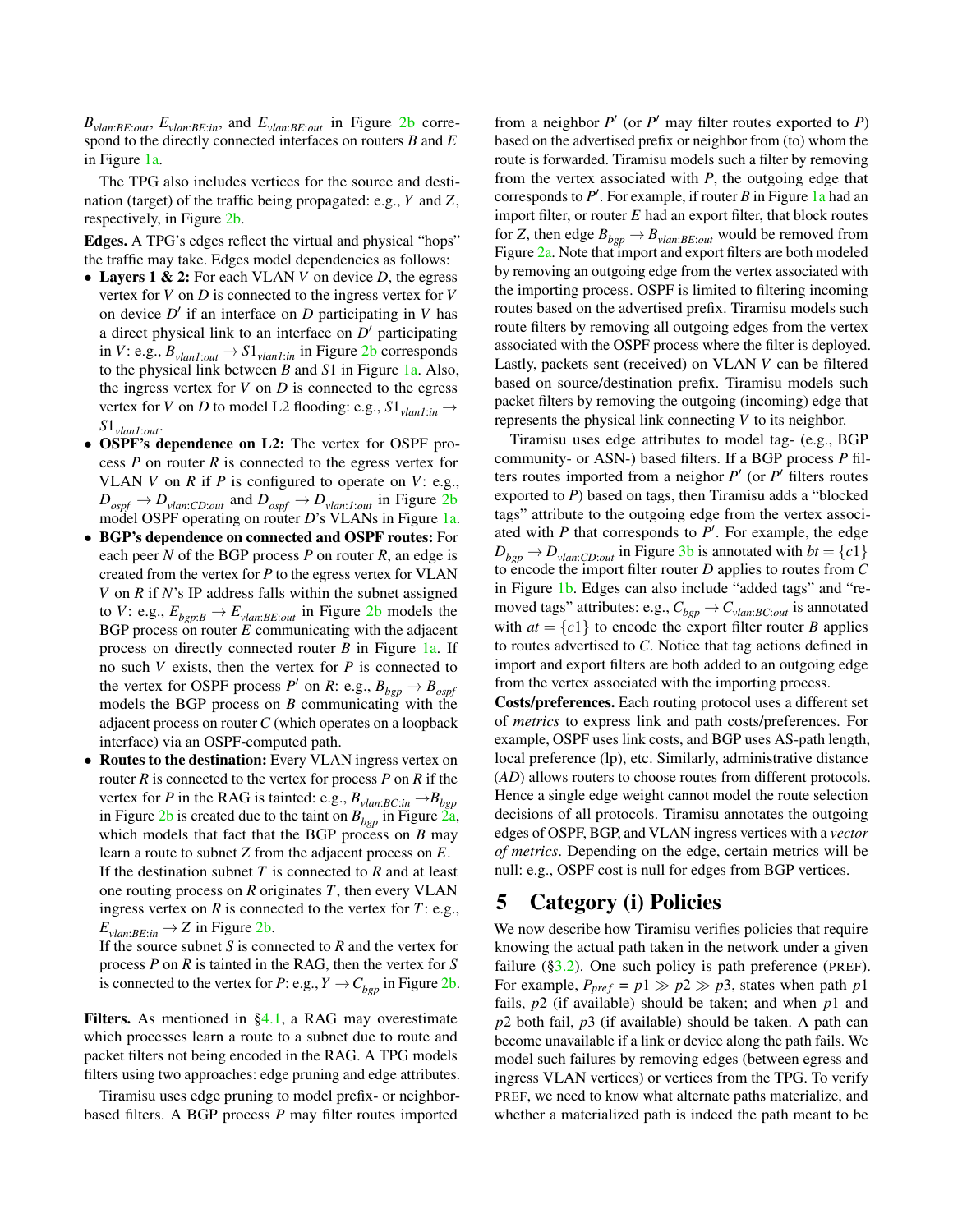taken according to preference order. Similar requirements arise for verifying multipath consistency (MC).

In this section, we introduce an algorithm, *TPVP*, to compute the actual path taken in the network. *TPVP* can be used to exhaustively explore failures to verify category (i) policies, but it is slow. We show how to accelerate verification using a dynamic-programming based graph algorithm.

#### 5.1 Tiramisu Path Vector Protocol

Griffin et al. observed that BGP attempts to solve the *stable paths problem* and proposed the Simple Path Vector Protocol (SPVP) for solving this problem in a distributed manner [\[15\]](#page-12-9). Subsequently, Sobrinho proposed routing algebras for modeling the route computation and selection algorithms of *any* routing protocol in the context of a path vector protocol [\[25\]](#page-12-11). Griffin and Sobrinho then extended these algebras to model routing across administrative boundaries—e.g., routing within (using OSPF) and across (using BGP) ASes [\[16\]](#page-12-10). However, they did not consider the dependencies between protocols within the same administrative region—e.g., iBGP's dependence on an OSPF. Recently, Plankton addressed these dependencies by solving multiple stable paths problems, and proposed the Restricted Path Vector Protocol (RPVP) for solving these problems in a centralized manner [\[23\]](#page-12-8).

Below, we explain how the *Tiramisu Path Vector Protocol* (*TPVP*) leverages routing algebras and extends SPVP to compute paths using our graph abstraction. Since SPVP was designed for Layer 3 protocols, *TPVP* works atop a simplified TPG called the Layer 3 TPG (L3TPG). Tiramisu uses path contraction to replace L2 paths with an L3 edge connecting L3 nodes, to model the fact that advertisements can flow between routing processes as long as there is at least one L2 path that connects them. Recall that the incoming edges of VLAN egress vertices and the outgoing edges of VLAN ingress vertices include (non-overlapping) edge labels ([§4.2\)](#page-4-3); these are combined and applied to the L3 edge(s) that replace the L2 path(s) containing these L2 edges.

Routing algebras. Routing algebras [\[16,](#page-12-10) [25\]](#page-12-11) model routing protocols' path cost computations and path selection algorithms. An algebra is a tuple  $(\Sigma, \leq, L, \oplus, O)$  where:

- Σ is a set of *signatures* representing the multiple metrics (e.g., AS-path length, local pref, ...) associated with a path.
- $\bullet \preceq$  is the *pre f erence* relation over signatures. It models route selection, ranking paths by comparing multiple metrics of multiple path signatures in a predefined order (e.g., first compare local pref, then AS-path length, ...)
- *L* is set of *labels* representing multi-attribute edge-weight.
- $\oplus$  is a function  $L \times \Sigma \rightarrow \Sigma$ , capturing how labels and signatures combine to form a new signature; i.e., ⊕ models path cost computations. ⊕ has multiple operators, each computing on certain metrics.<sup>[2](#page-6-0)</sup>
- *O* is the signature attached to paths at origination.

In Tiramisu, path signatures contain metrics from all possible protocols (e.g., OSPF cost, AS-path length, AD, ...), but  $\preceq$ and ⊕ are defined on a per-protocol basis and only operate on the metrics associated with that protocol. For example, ⊕*BGP* sets local pref and adds AS-path lengths from a label ( $\lambda \in L$ ), but copies the OSPF cost and AD directly from the input signature ( $\sigma \in \Sigma$ ) to the output signature ( $\sigma' \in \Sigma$ ). Similarly,  $\preceq_{\mathit{BGP}}$  compares local pref, AS-path lengths, and OSPF link costs<sup>[3](#page-6-1)</sup> but does not compare AD.

TPVP. *TPVP* (Algorithm [1\)](#page-7-0) is derived from SPVP [\[15\]](#page-12-9). For each vertex in the L3TPG, *TPVP* computes and selects a most-preferred path to *dst* based on the (signatures of) paths selected by adjacent vertices. However, *TPVP* extends *SPV P* in two fundamental ways: (*i*) it uses a shared memory model instead of message passing, akin to *RPVP* [\[23\]](#page-12-8); and *(ii)* it models multiple protocols in tandem by computing path signatures and selecting paths using routing algebra operations corresponding to different protocols: e.g.,  $\bigoplus_{BGP}$  and  $\preceq_{BGP}$ are applied at vertices corresponding to BGP processes.

For each peer *v* of each vertex *u* (*v* is a peer of *u* if  $u \to v \in$ L3TPG) *TPVP* uses variables  $p_u(v)$  and  $\sigma_u(v)$  to track the most preferred path to reach *dst* through *v* and the path's signature, respectively. Likewise, variables  $p_u$  and  $\sigma_u$  represent the most preferred path and its signature to reach *dst* from *u*.

In the initial state, *TPVP* sets the *path* and *sign* values of all nodes except *dst* to null (line 2).  $p_{dst}$  is set to  $\varepsilon$  and  $\sigma_{dst}$  is set to *O*, since it "originates" the advertisement (line 3). Similar to *SPV P*, there are three steps in each iteration. First, for each node *u*, *TPVP* computes all its  $p_u(*)$  and  $\sigma_u(*)$  values based on the path signatures of its neighbors and outgoing edge labels  $\lambda_{u\rightarrow\ast}$  (lines 7–10). It calculates the best path based on the preference relation (line 11). If the current  $p<sub>u</sub>$  changes from previous iteration, then the network has not converged and the process repeats (lines 12–13).

<span id="page-6-2"></span>Theorem 1. *If the network control plane converges,* TPVP *always finds the exact path taken in the network under any given failure scenario.*

We prove Theorem [1](#page-6-2) is in Appendix  $C<sub>1</sub>$ . The proof shows that *TPVP* and the TPG correctly model the permitted paths and ranking function to solve the stable paths problem.

Plankton [\[23\]](#page-12-8) leverages basic SPVP to model the network. But because basic SPVP cannot directly model iBGP, to verify networks that use iBGP, Plankton runs multiple SPVP instances. As mentioned in  $\S2.1$ , BGP routing depends on the outcome of OSPF routing. Hence, Plankton runs SPVP multiple times: first for multiple OSPF instances, and then for dependent BGP instances. In contrast, because Tiramisu's *TPVP* is built using routing algebra atop a network model with rich edge attributes, we can bring different dependent routing protocols into one common fold of route computation. Thus, we can analyze iBGP networks, and, generally, dependent protocols, "in one shot" by running a single *TPVP* instance.

<span id="page-6-0"></span><sup>&</sup>lt;sup>2</sup>For example, *ADD* operator adds OSPF link costs and AS-path lengths. *LP* operator sets local pref, *TAGS* operator prohibits paths with a tag, etc.

<span id="page-6-1"></span><sup>&</sup>lt;sup>3</sup>OSPF cost is used as a tie-breaker in BGP path selection [\[10\]](#page-12-15).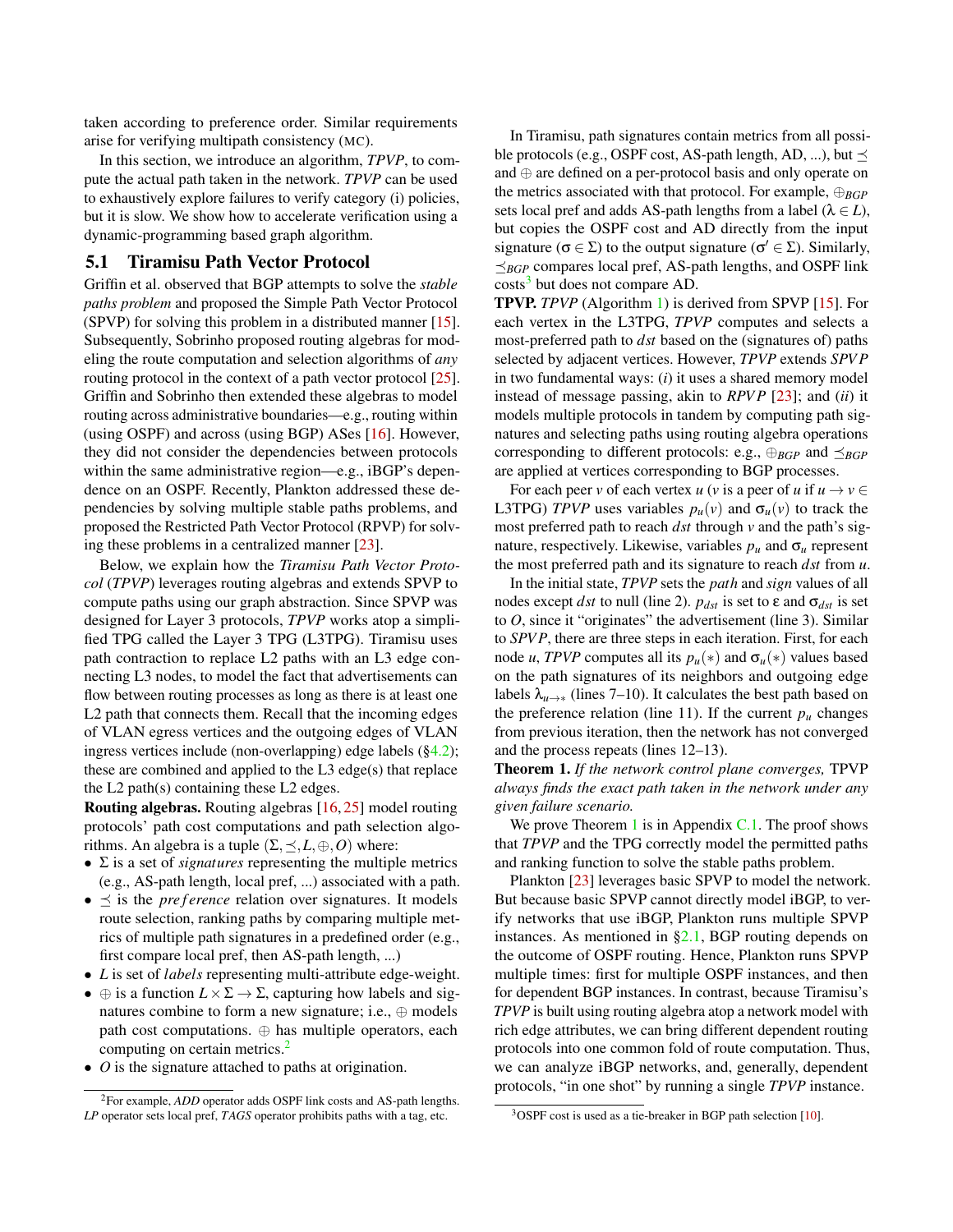<span id="page-7-0"></span>

| <b>Algorithm 1 Tiramisu Path Vector Protocol</b> |  |  |  |
|--------------------------------------------------|--|--|--|
|--------------------------------------------------|--|--|--|

|     | 1: procedure $TPVP(L3TPG)$                                                       |
|-----|----------------------------------------------------------------------------------|
| 2:  | $\forall i \in \{V - dst\} : p_i = \emptyset, \sigma_i = \emptyset$              |
| 3:  | $p_{dst} =  dst , \sigma_{dst} = 0$<br>$\triangleright$ dst originates the route |
| 4:  | $converged = false$                                                              |
| 5:  | while $\neg converged$ do                                                        |
| 6:  | $converged = true$                                                               |
| 7:  | for each $u \in L3TPG$ do                                                        |
| 8:  | for each $v \in pears(u)$ do                                                     |
| 9:  | $p_u(v) = edge_{u\rightarrow v} \circ p_v$<br>$\triangleright$ add edge to path  |
| 10: | $\sigma_u(v) = \lambda_{u \to v} \oplus_{type(u)} \sigma_v$                      |
| 11: | compute $p_u$ and $\sigma_u$ using $\prec$ over $\sigma_u(*)$                    |
| 12: | <b>if</b> $p_u$ has changed <b>then</b>                                          |
| 13: | $converged = false$                                                              |

In Appendix [D,](#page-18-0) we show that *TPVP* can verify other policies, like "Multipath Consistency (MC)", that requires materialization of certain paths.

## 5.2 Tiramisu Yen's algorithm

To verify PREF, Tiramisu runs *TPVP* multiple times to compute paths for different failure scenarios. For example, while verifying  $P_{pref}$ , Tiramisu runs *TPVP* for all possible failures (edge removals) that render paths *p*1 and *p*2 unavailable. Then, it checks if *TPVP* always computes *p*3 (if available). While correct, this is tedious and slow overall.

We can accelerate the verification of this policy by leveraging the graph structure of the L3TPG and developing a graph algorithm that avoids unnecessary path explorations/computations. Specifically, we observed that there are similarities between analyzing PREF and finding the *k* shortest paths in a graph [\[31\]](#page-13-1). This is because, in the *k* shortest paths problem, the  $k^{th}$  shortest path is taken only when  $k-1$  paths have failed. To avoid enumerating all possible failures of all *k*−1 shorter paths, Yen [\[31\]](#page-13-1) introduced an efficient algorithm for this problem that uses dynamic programming to avoid failure enumeration. Yen uses the intuition that the  $k<sup>th</sup>$  shortest path will be a small perturbation of the previous  $k - 1$  shortest paths. Instead of searching over the set of all paths, which is exponential, Yen constructs a polynomial candidate set from the previous  $k-1$  paths, in which the  $k^{th}$  path will be present.

To accelerate PREF, our *TYEN* algorithm makes two simple modifications to Yen. Yen uses Dijkstra to compute the shortest path. We replace Dijkstra with *TPVP*. Next, we add a condition to check that during the  $i^{th}$  iteration, the  $i^{th}$  computed path follows the preference order specified in PREF. The detailed description of Yen and *TYEN* are in Appendix [A.](#page-13-2) Note that Yenand hence TYEN, assumes the path-cost composition function is strictly monotonic. Hence, TYEN acceleration can be leveraged only on monotonic networks.

# 6 Category (ii) Policies

We now describe how Tiramisu verifies policies pertaining to quantitative path metrics, e.g., KFAIL and BOUND. For such policies, Tiramisu uses property-specific ILPs. These ILPs run

fast because they abstract the underlying TPG and only model protocol attributes that impact whether paths can materialize (e.g., communities).

## <span id="page-7-1"></span>6.1 Tiramisu Min-cut

KFAIL states that *src* can reach *dst* as long as there are  $\lt K$ link failures. ARC [\[14\]](#page-12-7) verifies this policy by computing the min-cut of a graph; if min-cut is  $\geq K$ , then KFAIL is satisfied.

However, standard min-cut algorithms do not consider how route tags (e.g., BGP communities) impact the existence of paths. For example, in Figure [3b,](#page-4-1) any path that includes  $D_{bep:c} \rightarrow D_{vlan:CD:out}$  followed by  $C_{bep:b} \rightarrow C_{vlan:BC:out}$  is prohibited due to the addition and filtering of tags on routers *B* and *D*, respectively. In this manner, tags prohibit paths with certain combinations of edges in the TPG, making the TPG a "correlated network". It is well known that finding the min-cut of a correlated network is NP-Hard [\[30\]](#page-13-3). Note that traffic flows in the direction opposite to route advertisements. Hence, the prohibited paths have tag-blocking edges followed by tag-adding edges.

We propose an ILP which accounts for route tags, but ignores irrelevant edge attributes (e.g., edge costs), to compute the min-cut of a TPG For brevity, we explain the constraints at a high-level, leaving precise definitions to Appendix [B.1.](#page-13-4) Equation numbers below refer to equations in Appendix [B.1.](#page-13-4)

The objective of the ILP is to minimize the number of physical link failures (*Fi*) to disconnect *src* from *dst*.

**Objective:** minimize 
$$
\sum_{i \in pEdges} F_i
$$
 (1)

Traffic constraints. We first define constraints on reachability. The base constraint states that *src* originates the traffic (Eqn [2\)](#page-14-0). To disconnect the graph, the next constraint states that the traffic must not reach *dst* (Eqn [3\)](#page-14-1). For other nodes, the constraint is that traffic can reach a node if it gets *propagated* on any of its incoming edges (Eqn [4\)](#page-14-2).

Now we define constraints on traffic propagation. Traffic can propagate through an edge *e* if: it reaches the start node of that edge; the traffic does not carry a tag that is blocked on that edge; and, if the edge represents an inter-device edge, the underlying physical link has not failed. This is represented as shown in Eqn [5.](#page-14-3)

Tags. We now add constraints to model route tags. The base constraints state that each edge that blocks on a tag forwards that tag, and each edge that removes that tag does not forward it further (Eqn [6](#page-14-4) and Eqn [7\)](#page-14-5). For other edges, we add the constraint that edge *e* forwards a tag *t* iff the start node of edge *e* receives traffic with that tag (Eqn [8\)](#page-14-6). Finally, we add the constraint that an edge *e* carries a blocked tag iff that blocked tag can be added by edge *e* (Eqn [9\)](#page-14-7).

We prove the correctness of this ILP in Appendix [C.2](#page-17-0) based on the correctness of Tiramisu's modeling of permitted paths. Using TYEN for KFAIL with ACLs. This ILP is not accurate when packet filters (ACLs) are in use. ACLs do not influence advertisements. Hence, routers can advertise routes for traffic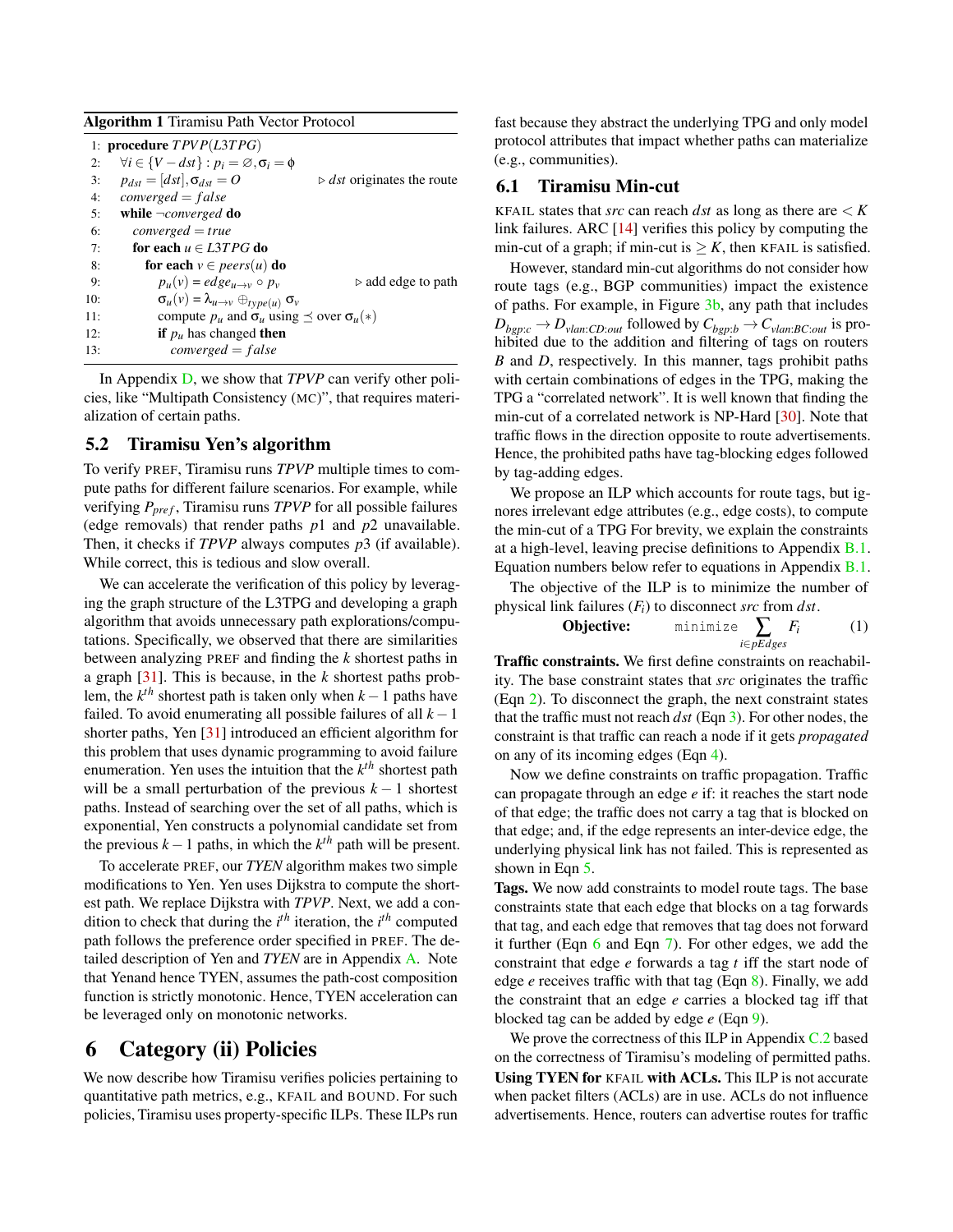that get blocked by ACLs. Recall that during graph creation, Tiramisu removes edges that are blocked by ACLs [§4.2.](#page-4-3) This leads to an incorrect min-cut computation as shown below:

Assume *src* and *dst* are connected by three paths *P*1, *P*2 and *P*3 in decreasing order of path-preference. Also assume these paths are edge disjoint and path *P*2 has a data plane ACL on it. If a link failure removes *P*1, then the control plane would select path *P*2. However, all packets from *src* will be dropped at the ACL on *P*2. In this case, a single link failure (that took down *P*1) is sufficient to disconnect *src* and *dst*. Hence the true min-cut is 1. On the other hand, Tiramisu would remove the offending ACL edge from the graph. The graph will now have paths *P*1 and *P*3, and the ILP would conclude that the min-cut is 2, which is incorrect.

We address this issue as follows. Nodes can become unreachable when failures either disconnect the graph or lead to a path with an ACL. We compute two quantities: (1) *N*: Minimum failures that disconnects the graph, and, (2) *L*: Minimum failures that cause the control plane to pick a path blocked by an ACL. The true min-cut value is  $min(N, L)$ .

First we use our min-cut ILP to compute *N*. To compute *L*, in theory, we could simply run TPVP to exhaustively explore *k*-link failures for  $k = 1, 2, \dots$ , and determine the smallest failure set that causes the path between *src* and *dst* to traverse an ACL. However, this is expensive.

We can accelerate this process by leveraging *TYEN*, similar to our approach for PREF. We first construct a TPG without removing edges for ACLs. Then, we run *TYEN* until we find the first path with a dropping ACL on it. Say this was the *Mth* preferred path. Then, we remove all edges from the graph that do not exist in any of the previous  $M-1$  paths. Next, we use our min-cut ILP to compute the minimal failures *L* to disconnect this graph. This represents the minimal failures to disconnect previous *M* −1 paths and pick the ACL-blocked path. If  $min(L, N) > K$  then KFAIL is satisfied.

Overall, to compute KFAIL, the above requires Tiramisu to run (a) *TYEN* to compute *M* paths; and (b) two min-cut ILPs to compute *N* and *L* respectively. Note that to verify KFAIL, Minesweeper will explore all combinations of *k* link failures.

## <span id="page-8-1"></span>6.2 Tiramisu Longest path

Always bounded length policy (BOUND) states that for a given *K*, BOUND is true if under every failure scenario, traffic from *src* to *dst* never traverses a path longer than *K* hops. Enumerating all possible paths and finding their length is infeasible.

However, this policy can be verified efficiently by viewing it as a variation of computing a quantitative path property, namely the *longest path problem*: for a given *K*, BOUND is true if the longest path between *src* and  $dst$  is  $\leq K$ .

Finding the longest path between two nodes in a graph is also NP hard [\[19\]](#page-12-16). To verify BOUND, we thus propose another ILP whose objective is to maximize the number of inter device edges (*dEdges*) traversed by traffic (*Ai*).

**Objective:** 
$$
\maximize \sum_{i \in dEdges} A_i
$$
 (2)

We present detailed constraints and a proof of correctness in Appendices [B.2](#page-14-8) and [C.2,](#page-17-0) respectively.

Constraints. We first add constraints to ensure that traffic flows on one path, *src* sends traffic, and *dst* receives it (Eqn [11](#page-14-9) and Eqn [12\)](#page-14-10). For other nodes, we add the flow conservation property, i.e., the sum of incoming flows is equal to the sum of outgoing flows (Eqn [13\)](#page-14-11). Finally, we add constraints on traffic propagation: traffic will be blocked on edge *e* if it satisfies the tag constraints (Eqn [14\)](#page-14-12).

In Appendix [D,](#page-18-0) we show that a similar ILP can be used to verify other policies of interest—e.g., all paths between *src* and *dst* have equal length (EB).

# 7 Category (iii) Policies

Finally, we describe how Tiramisu verifies policies that only require us to check for just the existence of a path, e.g., "always blocked" (BLOCK). For these policies, we use a new simple graph traversal algorithm. Tiramisu's performance is fastest when checking for such policies  $(\S 8)$ .

Standard graph traversal algorithms, like *DFS*, also do not account for tags. DFS will identify the prohibited path from Figure [3b](#page-4-1) ( $D_{bgp:c} \rightarrow D_{vlan:CD:out}$  followed by  $C_{bgp:b} \rightarrow$  $C_{\text{plan:BC.out}}$ ) as valid, which is incorrect. To support tags, we propose *TDFS*, Tiramisu Depth First Search (Algorithm [2\)](#page-9-0). *TDFS* makes multiple calls to *DFS* to account for tags.

TDFS. As mentioned in [§4,](#page-4-4) edges can add, remove or block on tags. In presence of such edges, the order in which these edges are traversed in a path determines if *dst* is reachable.

*TDFS* first checks if *dst* is unreachable from *src* according to *DFS* (line 3, 4). If they are reachable, then *TDFS* checks if all paths that connect *src* to *dst* (i) have an edge (say X) that blocks route advertisements and hence traffic (for *dst*) with a tag (line 5 to 6), (ii) followed by an edge (say Y) that adds the tag to the advertisements for *dst* (line 7 to 8), and  $(iii)$  has no edge between  $X$  and  $Y$  that removes the tag (line 9 to 10). If all these conditions are satisfied, then *src* and *dst* are unreachable. If any of these conditions are violated, the nodes are reachable.

We prove the correctness of *TDFS* in Appendix [C.3.](#page-17-1)

The above algorithm naturally applies to verifying BLOCK. It can similarly be used to verify WAYPT ("always waypointing"): after removing the waypoint, if *src* can reach *dst*, then there is a path that can reach *dst* without traversing the waypoint. *TDFS* can also verify "always chain of waypoints (WAYPT)" and "no blackholes (BH)" (Appendix [D\)](#page-18-0).

# <span id="page-8-0"></span>8 Evaluation

We implemented Tiramisu in Java ( $\approx$  7K lines of code) [\[2\]](#page-12-12). We use Batfish [\[13\]](#page-12-13) to parse router configurations and Gurobi [\[3\]](#page-12-17) to solve our ILPs. We evaluate Tiramisu on a variety of issues:

- How quickly can Tiramisu verify different policies?
- How does Tiramisu perform compared to state-of-the-art?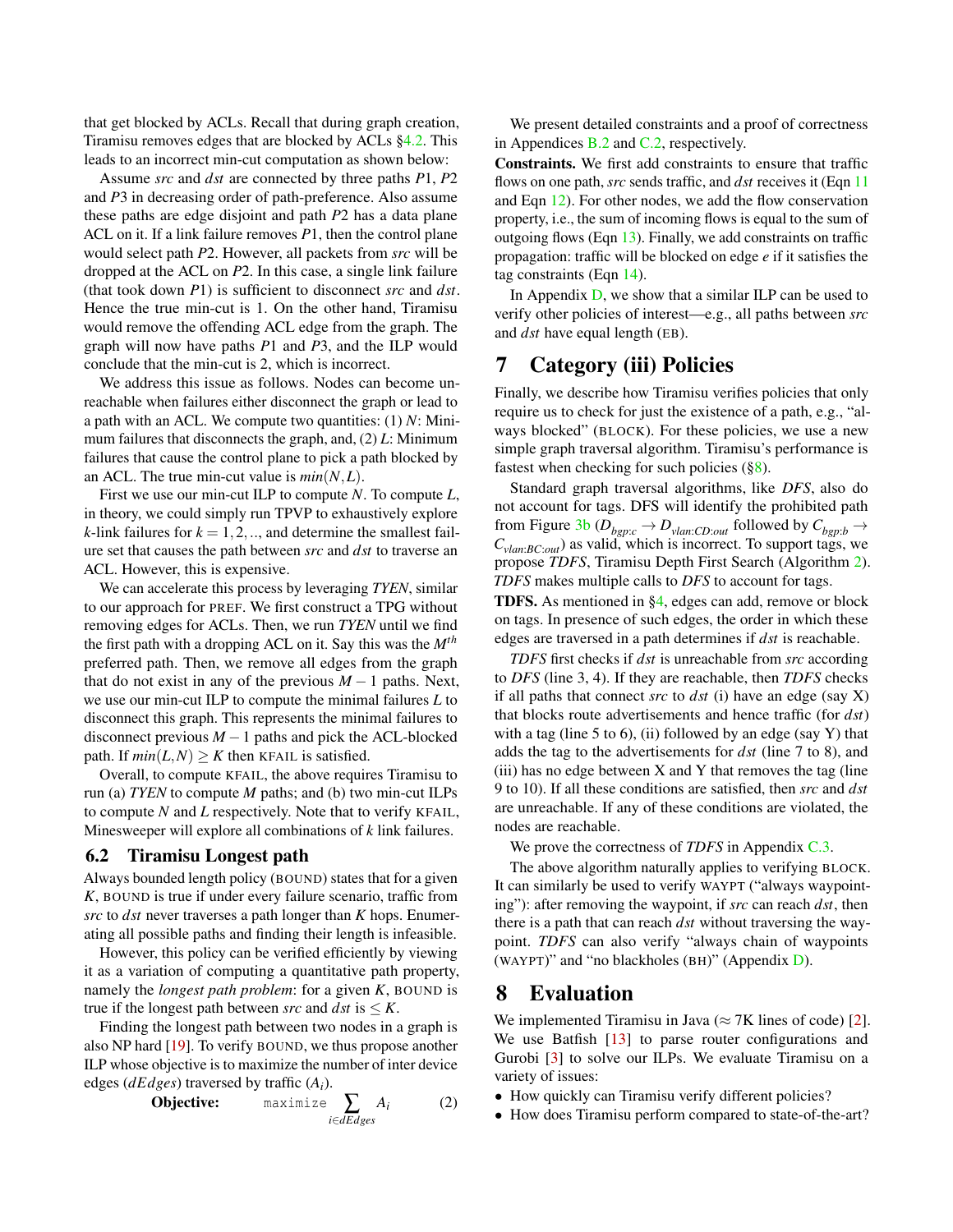#### <span id="page-9-0"></span>Algorithm 2 Always blocked with tags

1: procedure *T DFS*(*G*,*src*,*dst*)

- 2:  $tA$ ,  $tR$ ,  $tB \leftarrow$  edges that add, remove, or block on tag (respectively)
- 3: if *dst* is unreachable by *DFS* (G, *src*) then
- 4: return true (nodes are already unreachable)
- 5: if *dst* is reachable by *DFS* (G-*tB*, *src*) then
- 6: **return** false (∃ path *src*  $\sim$  *dst* where tagged-routes are not blocked)
- 7: if  $\exists e_h \in tB$  s.t. *dst* is reachable by *DFS* (G-*tA*,  $e_h$ ) then
- 8: return false (tag-blocking edges can get ads for *dst* without tags)
- 9: **if**  $∀e_b ∈ tB, e_a ∈ tA$ :  $e_a$  is unreachable by *DFS* (*G-tR,*  $e_b$ ) then
- 10: return false (tags always removed before reaching blocking edges)
- 11: return true

<span id="page-9-1"></span>

• How does Tiramisu's performance scale with network size? Our experiments were performed on machines with dual 10 core 2.2 GHz Intel Xeon Processors and 192 GB RAM.

#### 8.1 Network Characteristics

In our evaluation, we use configurations from (a) 4 real university networks, (b) 34 real datacenter networks operated by Microsoft, (c) 7 networks from the topology zoo dataset [\[20\]](#page-12-18), and (d) 5 networks from the Rocketfuel dataset [\[27\]](#page-12-19). The university networks have 9 to 35 devices and are the richest in terms of configuration constructs. They include eBGP, iBGP, OSPF, static routes, packet/route filters, BGP communities, local preferences, VRFs and VLANs. The datacenter networks have 2 to 24 devices and do not employ local preference or VLANs. The topology zoo networks have 33 to 158 devices, and the Rocketfuel networks have 79 to 315 devices. The configs for topology zoo and Rocketfuel were synthetically generated for random reachability policies [\[11,](#page-12-20)[23\]](#page-12-8) and do not contain static routes, packet filters, VRFs or VLANs. Details on the TPGs for these networks are in Appendix [E.](#page-18-1) The main insight is that the number of routing processes and adjacencies per device varies. Hence, the number of nodes and edges in the TPG do not monotonically increase with network size. Policies. We consider five polices: (PREF) path preference, (KFAIL) always reachable with  $\lt K$  failures, (BOUND) always bounded length, (WAYPT) always waypointing, and (BLOCK) always unreachable. Recall that: PREF is *category i* and is accelerated by *TYEN* calling *TPVP* from within; KFAIL and BOUND are *category ii* and use ILPs; BLOCK and WAYPT are *category iii* and use *TDFS*.

#### 8.2 Verification Efficiency

We examine how efficiently Tiramisu can construct and verify these TPGs. First, we evaluate the time required to generate the TPGs. We use configurations from all the networks. Figure [4](#page-9-1) shows the time taken to generate a *traffic class-specific*

*TPG* for all networks. Tiramisu can generate these graphs, even for large networks, in  $\approx 1$  *ms*.

Next, we examine how efficiently Tiramisu verifies various policies. Since the university networks are the richest in terms of configuration constructs, we use them in this experiment. Because of VRF/VLAN, Minesweeper, Plankton and ARC cannot model these networks. Figure [5](#page-9-1) shows the time taken to verify PREF, KFAIL, BOUND, and BLOCK. Since WAYPT uses *TDFS*, it is verified in a similar order-of-magnitude time as BLOCK. Hence for brevity, we do not show their results. In this and all the remaining experiments, the values shown are the median taken over *100 runs* for *100 different traffic classes*. Error bars represent the std. deviation.

We observe that BLOCK can be verified in less than 3 ms. Since it uses a simple graph traversal algorithm (*TDFS*), it is the fastest to verify among all policies. In fact, for BLOCK, our numbers are comparable to ARC  $[14]$ . The time taken to verify PREF is higher than BLOCK, because *TPVP* and *TYEN* algorithms are more complex, as they run our path vector protocol to convergence to find paths (and in *TYEN*'s case, *TPVP* is invoked several times). Finally, KFAIL and BOUND, both use an ILP and are the slowest to verify. However, they can still be verified in  $\approx 80$  ms per traffic class.

Although *Uni*2 and *Uni*3 have fewer devices than *Uni*4, their TPGs are larger  $(\S E)$ , so it takes longer to verify policies.

#### 8.3 Comparison with Other tools

Next, to put our performance results in perspective, we compare Tiramisu with other state-of-art verification tools.

Minesweeper [\[6\]](#page-12-5) In this experiment we use datacenter networks and consider policies PREF, BOUND, WAYPT, and BLOCK. Minesweeper takes the number of failures  $(K)$  as input and checks if the policy holds as long as there are  $\leq K$ failures. To verify a property under all failure scenarios, we set the value of *K* to one less than the number of physical links in the network. Figure [6](#page-10-0) shows the time taken by Tiramisu and Minesweeper to verify these policies, and Figure [7](#page-10-1) shows the speedup provided by Tiramisu.

PREF is the only policy where speedup does not increases with network size. This is because larger networks have longer path lengths and more possible candidate paths, both of which affect the complexity of the *TYEN* algorithm. The number of times *TYEN* invokes *TPVP* increases significantly with network size. Hence the speedup for PREF is relatively less, especially at larger network sizes. For BOUND, the speedup is as high as 50*X*. For policies that use *TDFS* (BLOCK and WAYPT), Tiramisu's speedup is as high as 600-800*X*.

Next, we compare the performance of Tiramisu and Minesweeper for the same policies but without failures, e.g. "currently reachable" instead of "always reachable". Tiramisu verifies these policies by generating the actual path using *TPVP*. Figure [8](#page-11-0) (a, b, c, and d) shows the speedup provided by Tiramisu for each of these policies. Even for *no failures*, Tiramisu significantly outperforms Minesweeper across all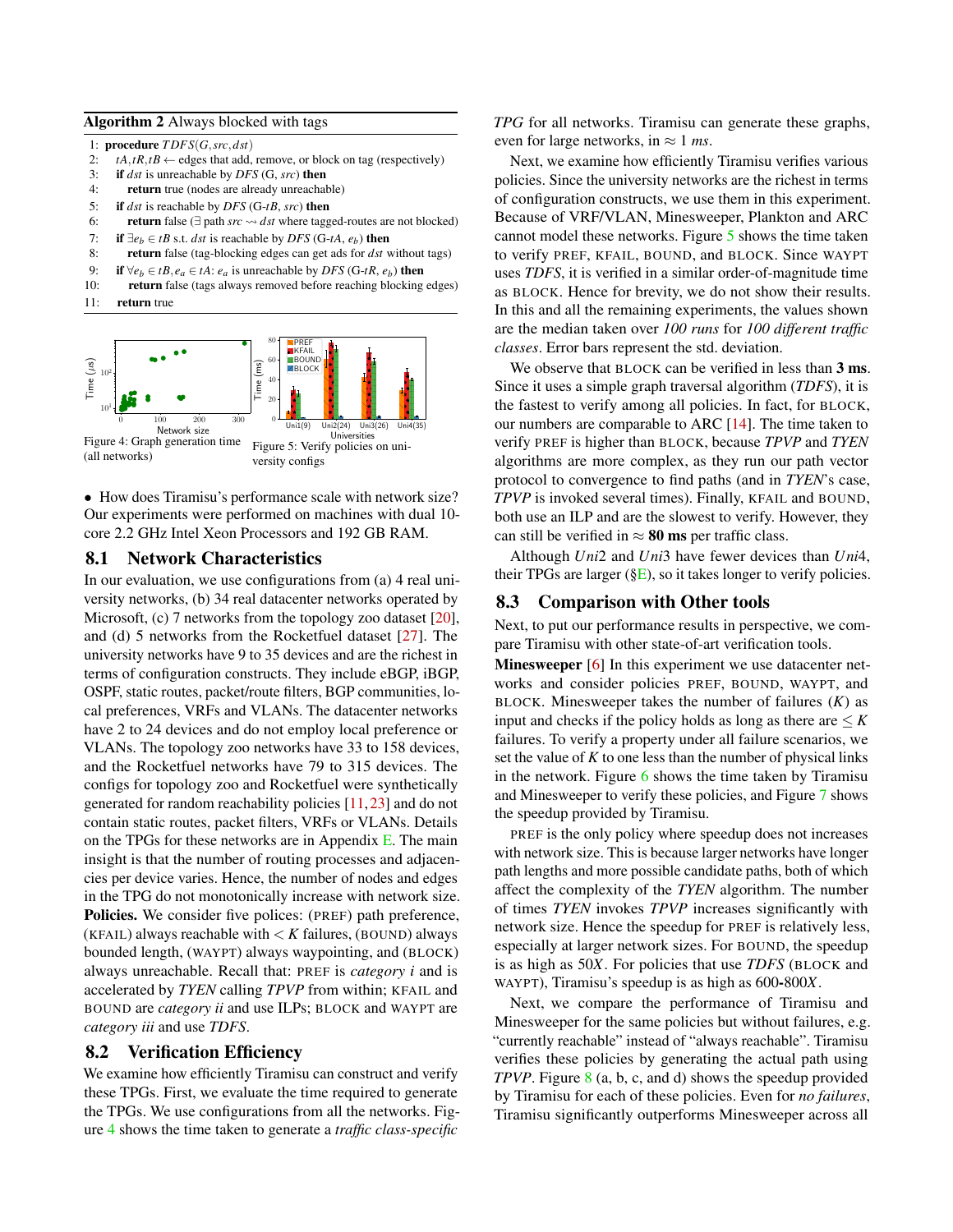<span id="page-10-0"></span>

<span id="page-10-1"></span>policies. Minesweeper has to invoke the SMT solver to find a satisfying solution even in this simple case.

To shed further light on Tiramisu's benefits w.r.t. Minesweeper, we compare the number of variables used by Minesweeper's SMT encoding and Tiramisu's ILP encoding to verify KFAIL and BOUND. We observed that Tiramisu uses 10-100*X* fewer variables than Minesweeper. For Tiramisu, we also found that BOUND uses fewer variables than KFAIL.

Plankton [\[23\]](#page-12-8) Next, we compare Tiramisu against Plankton using the Rocketfuel topologies. We generate two sets of configurations: one with only OSPF and one with iBGP and OSPF. We run Plankton with 32 cores to verify reachability with one failure, i.e.  $k=1$  in KFAIL. Figure  $9(a)$  $9(a)$  shows the time taken by Plankton (SPVP on 32 cores) and Tiramisu (ILP on 1 core) to verify this policy. Due to dependencies, Plankton (P-iBGP) performs poorly for iBGP networks. It gave an out-of-memory error for large networks. For small networks, Tiramisu (T-iBGP) outperforms Plankton by 100-300*X*. On networks that run only OSPF, Plankton (P-OSPF) performed better on a single network with 108 routers. Communication with the authors revealed that Plankton may have gotten lucky by quickly trying a link failure that violated the policy. Disregarding that anomaly, Tiramisu (T-OSPF) outperforms Plankton by 2-50*X* on the OSPF-only networks.

Batfish [\[13\]](#page-12-13) Data-plane verifiers, like Batfish, generate data planes and verify policies on each generated data plane. ARC [\[14\]](#page-12-7) showed that Batfish is impractical to use even for small failures. Here, we show that even without failures, Tiramisu outperforms Batfish. We run Batfish with all its optimization, on the datacenter networks to verify reachability without failures. As mentioned earlier, Tiramisu verifies this policy using *TPVP*. Figure [9\(](#page-11-1)b) shows that it outperforms Batfish by 70-100*X*.

Bonsai Bonsai [\[7\]](#page-12-21) introduced a compression algorithm to improve scalability of configuration verifiers like Minesweeper, to verify certain policies exclusively under no failures. We repeat the previous experiment to evaluate Bonsai (built on Minesweeper). Figure [9\(](#page-11-1)b) shows that Tiramisu still outperforms Bonsai, and can provide speedup as high as 9*X*.

## 8.4 Scalability

Here, we evaluate Tiramisu's performance to verify PREF, KFAIL, BOUND, and, BLOCK, on large networks from the topology zoo. Figure [10](#page-11-2) shows the time taken to verify these policies. Tiramisu can verify these policies in  $< 0.12$  s.

For large networks, time to verify PREF (*TYEN*) is as high as BOUND. Again, this is due to larger networks having longer and more candidate paths. Large networks also have high diversity in terms of path lengths. Hence, we see more variance in the time to verify PREF compared to other policies.

For large networks, the time to verify KFAIL is significantly higher than other policies. This happens because KFAIL's ILP formulation becomes more complex, in terms of number of variables, for such large networks. As expected, verifying BLOCK is significantly faster than all other policies, and it is very fast across all network sizes.

Impact of *TYEN* acceleration. In our analysis of PREF and KFAIL, we invoke *TYEN*'s acceleration. To evaluate how much acceleration *TYEN* provided, we now measure the time taken to verify PREF on the Rocketfuel and datacenter networks, with and without *TYEN*'s optimization. Our main conclusions are (i) on small networks (< 20 devices), *TYEN* provides a acceleration as high as 1.4*X*, and (ii) on large networks (> 100 devices), *TYEN* provides acceleration as high as 3.8*X*.

Evaluation Summary. By decoupling the encoding from algorithms, Tiramisu uses custom property-specific algorithms with graph-based acceleration to achieve high performance.

# 9 Extensions and limitations

Although we describe Tiramisu's graphs in the context of BGP and OSPF, the same structure can be used to model other popular protocols (e.g., RIP and EIGRP). Additionally, virtual routing and forwarding (VRFs) can be modeled by replicating routing process vertices for each VRF in which the process participates. To verify policies for different traffic classes, Tiramisu generates a TPG per traffic class. To reduce the number of TPGs, we can compute non-overlapping packet equivalence classes (PEC) [\[17,](#page-12-22)[23\]](#page-12-8) and create a TPG per PEC.

Unlike SMT-based tools, Tiramisu does not symbolically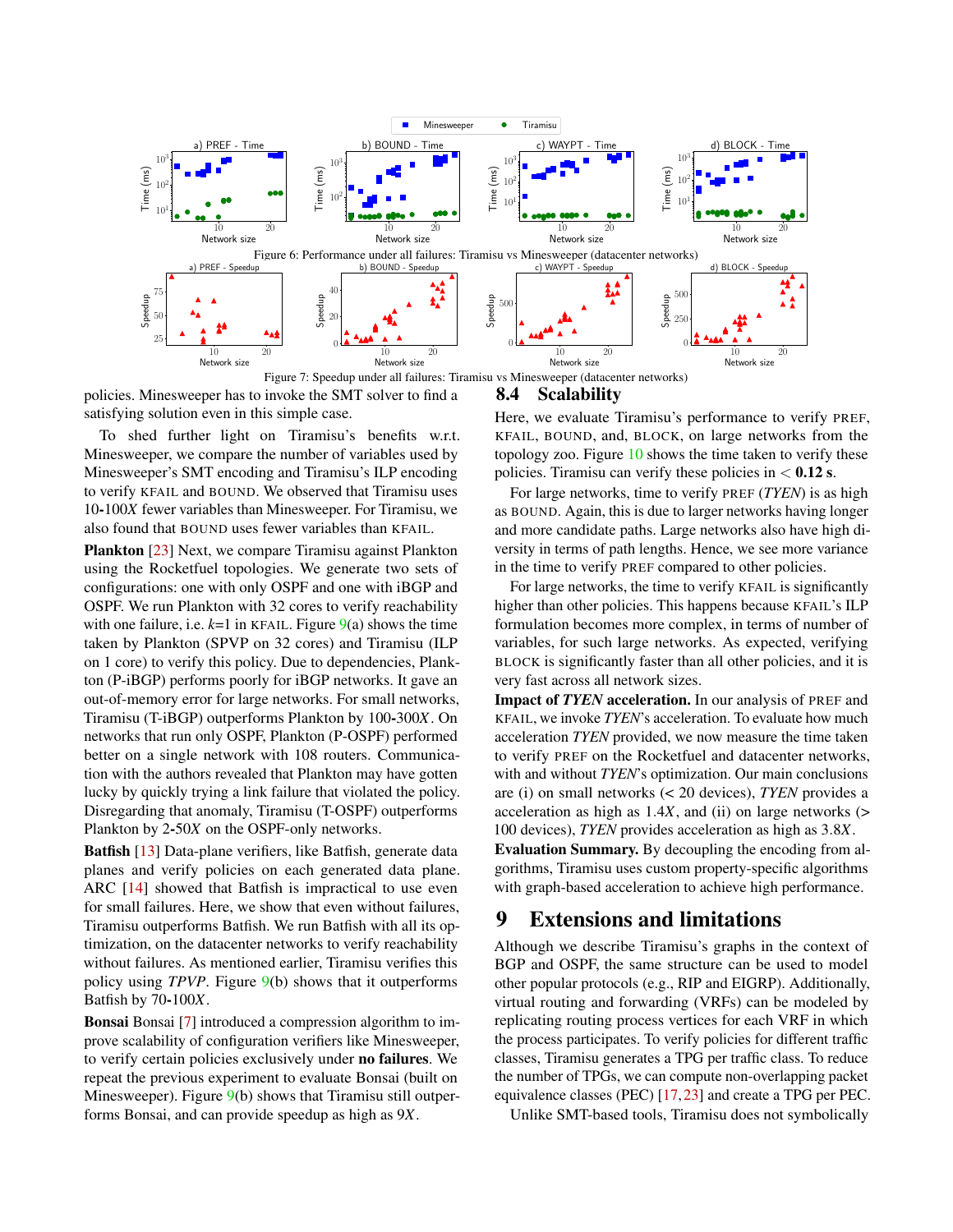<span id="page-11-0"></span>

<span id="page-11-1"></span>

<span id="page-11-2"></span>

Figure 10: Performance on scale (topology zoo)

model advertisements. Consequently, Tiramisu cannot determine if there exists some external advertisement that could lead to a policy violation; Tiramisu can only exhaustively explore link failures. Tiramisu must be provided concrete instantiations of external advertisements; in such a case, Tiramisu can analyze the network under the given advertisement(s) and determine if any policies can be violated. A related issue is that Tiramisu cannot verify control plane equivalence: two control planes are equivalent, if the behavior of the control planes (paths computed) is the same under all advertisements and all failure scenarios. In essence, while Tiramisu can replace Minesweeper for a vast number of policies, it is not a universal replacement. Minesweeper's SMT-encoding is useful to explore advertisements. Additionally, Tiramisu cannot check quantitative advertisement policies—e.g., does an ISP limit the number of prefixes accepted from a peer.

Tiramisu's modeling of packet filters in the TPG only considers IP-based filtering. Consequently, in networks with protocol- or port-based packet filters, Tiramisu may overor under-estimate reachability for packets using particular ports or protocols. Additionally, Tiramisu does not account for packet filters that impact route advertisements—e.g., filtering packets destined for a particular BGP neighbor—or route filters where multiple tags affect the same destination—e.g., community groups, AS-path filters, etc. We plan to extend Tiramisu in the future to address these limitations.

Finally, Tiramisu cannot correctly model a control plane where (1) iBGP routes lead to route deflection, and (2) an iBGP process assigns preferences (lp) or tag-based filters to routes received from its iBGP neighbors (Appendix [C\)](#page-14-13).

We surveyed various related works in detail in earlier sections. Here, we survey others that were not covered earlier.

ERA [\[12\]](#page-12-6) is another control plane verification tool. It symbolically represents advertisements which it propagates through a network and transforms it based on how routers are configured. ERA can verify reachability against arbitrary external advertisements, but it does not have the full coverage of control plane constructs as Tiramisu to analyze a range of policies. Bagpipe [\[29\]](#page-13-0) is similar in spirit to Minesweeper and Tiramisu, but it only applies to a network that only runs BGP. FSR [\[28\]](#page-13-5) focuses on encoding BGP path preferences.

Batfish [\[13\]](#page-12-13) and C-BGP [\[24\]](#page-12-23) are control plane simulators. They analyze the control plane's path computation as a function of a given environment, e.g., a given failure or an incoming advertisement, by conducting low level message exchanges, emulating convergence, and creating a concrete data plane. Tiramisu also conducts simulations of the control plane; but, for certain policies, Tiramisu can explore multiple paths at once via graph traversal and avoid protocol simulation. For other policies, Tiramisu only simulates a path vector protocol. Although P-Rex [\[18\]](#page-12-24) is modeled for fast verification under failures, it focuses solely on MPLS.

# 11 Conclusion

While existing graph-based control plane abstractions are fast, they are not as general. Symbolic and explicit-state model checkers are general, but not fast. In this paper, we showed that graphs can be used as the basis for general and fast network verification. Our insight is that, rich, multi-layered graphs, coupled with algorithmic choices that are customized per policy can achieve the best of both worlds. Our evaluation of a prototype [\[2\]](#page-12-12) shows that we offer 2-600X better speed than state-of-the-art, scale gracefully with network size, and model key features found in network configurations in the wild.

Acknowledgments. We thank the anonymous reviewers for their insightful comments. We also thank the network engineers at Microsoft and other universities that provided us real network configurations. This work is supported by the National Science Foundation grants CNS-1637516 and CNS-1763512.

# <span id="page-11-3"></span>References

[1] Route selection in cisco routers. [https://bit.ly/](https://bit.ly/2He9zYk) [2He9zYk](https://bit.ly/2He9zYk).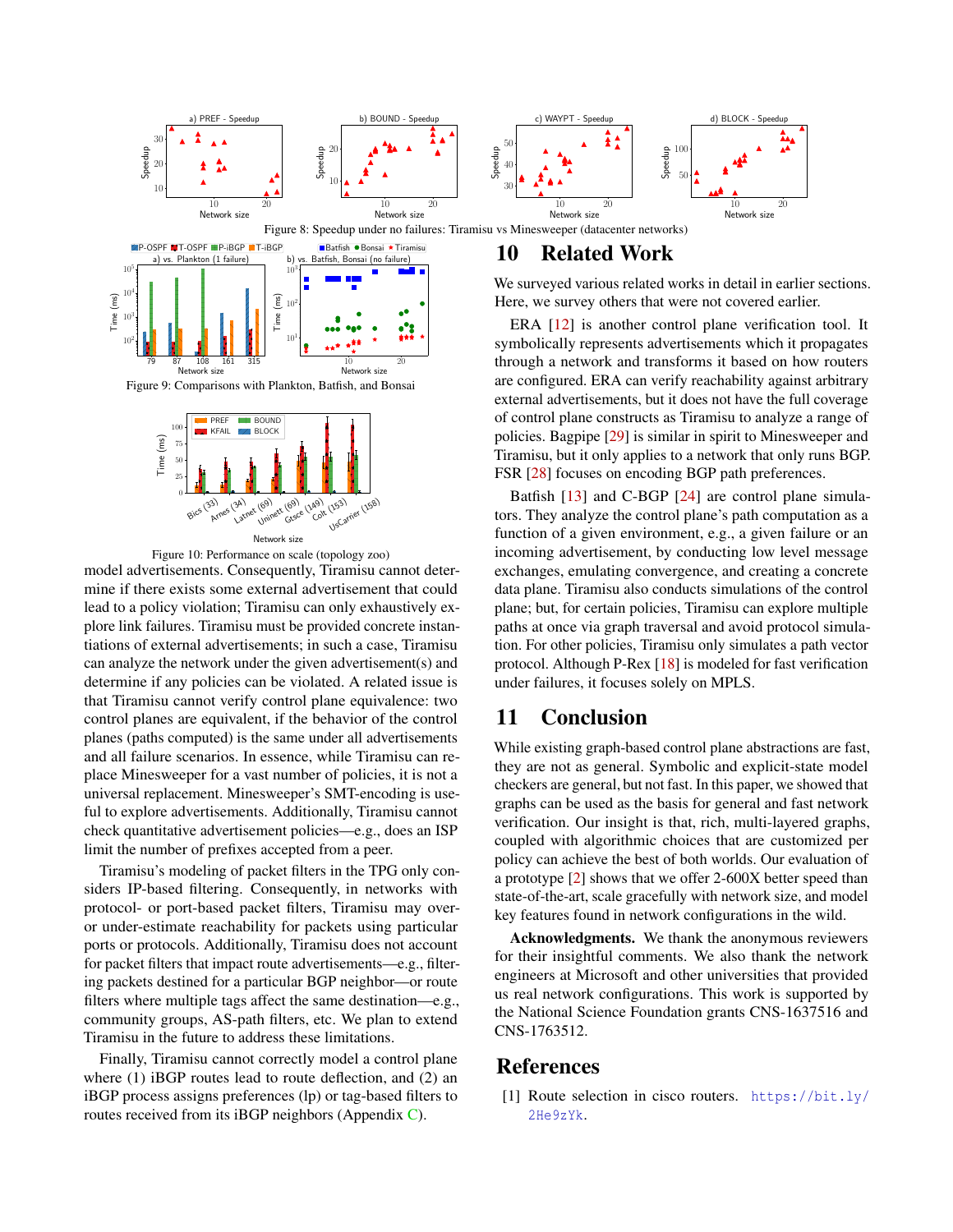- <span id="page-12-12"></span>[2] Tiramisu source code. [https://github.com/](https://github.com/anubhavnidhi/batfish/tree/tiramisu) [anubhavnidhi/batfish/tree/tiramisu](https://github.com/anubhavnidhi/batfish/tree/tiramisu).
- <span id="page-12-17"></span>[3] Gurobi. http://www.gurobi.com/, 2017.
- <span id="page-12-4"></span>[4] Widespread impact caused by Level 3 BGP route leak. https://dyn.com/blog/widespread-impact-causedby-level-3-bgp-route-leak/, 2017.
- <span id="page-12-3"></span>[5] Verizon BGP misconfiguration creates blackhole. https://www.theregister.co.uk/2019/06/24/verizon\_ bgp\_misconfiguration\_cloudflare/, 2019.
- <span id="page-12-5"></span>[6] Ryan Beckett, Aarti Gupta, Ratul Mahajan, and David Walker. A general approach to network configuration verification. In *ACM SIGCOMM*, 2017.
- <span id="page-12-21"></span>[7] Ryan Beckett, Aarti Gupta, Ratul Mahajan, and David Walker. Control plane compression. In *ACM SIG-COMM*, 2018.
- <span id="page-12-0"></span>[8] Theophilus Benson, Aditya Akella, and David Maltz. Unraveling the complexity of network management. In *USENIX Symposium on Networked Systems Design and Implementation (NSDI)*, 2009.
- <span id="page-12-1"></span>[9] Theophilus Benson, Aditya Akella, and Aman Shaikh. Demystifying configuration challenges and trade-offs in network-based ISP services. In *ACM SIGCOMM*, 2011.
- <span id="page-12-15"></span>[10] Cisco Systems. BGP best path selection algorithm. [http://cisco.com/c/en/us/support/docs/ip/](http://cisco.com/c/en/us/support/docs/ip/border-gateway-protocol-bgp/13753-25.html) [border-gateway-protocol-bgp/13753-25.html](http://cisco.com/c/en/us/support/docs/ip/border-gateway-protocol-bgp/13753-25.html).
- <span id="page-12-20"></span>[11] Ahmed El-Hassany, Petar Tsankov, Laurent Vanbever, and Martin Vechev. NetComplete: Practical networkwide configuration synthesis with autocompletion. In *USENIX Symposium on Networked Systems Design and Implementation (NSDI)*, 2018.
- <span id="page-12-6"></span>[12] Seyed Kaveh Fayaz, Tushar Sharma, Ari Fogel, Ratul Mahajan, Todd D. Millstein, Vyas Sekar, and George Varghese. Efficient network reachability analysis using a succinct control plane representation. In *USENIX Symposium on Operating Systems Design and Implementation (OSDI)*, 2016.
- <span id="page-12-13"></span>[13] Ari Fogel, Stanley Fung, Luis Pedrosa, Meg Walraed-Sullivan, Ramesh Govindan, Ratul Mahajan, and Todd Millstein. A general approach to network configuration analysis. In *USENIX Symposium on Networked Systems Design and Implementation (NSDI)*, 2015.
- <span id="page-12-7"></span>[14] Aaron Gember-Jacobson, Raajay Viswanathan, Aditya Akella, and Ratul Mahajan. Fast control plane analysis using an abstract representation. In *ACM SIGCOMM*, 2016.
- <span id="page-12-9"></span>[15] Timothy G Griffin, F Bruce Shepherd, and Gordon Wilfong. The stable paths problem and interdomain routing. *IEEE/ACM Transactions on Networking (ToN)*, 10(2):232–243, 2002.
- <span id="page-12-10"></span>[16] Timothy G Griffin and Joäo Luís Sobrinho. Metarouting. In *ACM SIGCOMM computer communication review*, volume 35, pages 1–12. ACM, 2005.
- <span id="page-12-22"></span>[17] Alex Horn, Ali Kheradmand, and Mukul R Prasad. Delta-net: Real-time network verification using atoms. In *USENIX Symposium on Networked Systems Design and Implementation (NSDI)*, 2017.
- <span id="page-12-24"></span>[18] Jesper Stenbjerg Jensen, Troels Beck Krøgh, Jonas Sand Madsen, Stefan Schmid, Jiří Srba, and Marc Tom Thorgersen. P-rex: Fast verification of mpls networks with multiple link failures. In *Conference on emerging Networking EXperiments and Technologies (CoNEXT)*, 2018.
- <span id="page-12-16"></span>[19] David Karger, Rajeev Motwani, and GDS Ramkumar. On approximating the longest path in a graph. In *Workshop on Algorithms and Data structures*, pages 421–432. Springer, 1993.
- <span id="page-12-18"></span>[20] Simon Knight, Hung X Nguyen, Nick Falkner, Rhys Bowden, and Matthew Roughan. The internet topology zoo. *IEEE Journal on Selected Areas in Communications*, 29(9):1765–1775, 2011.
- <span id="page-12-2"></span>[21] David A. Maltz, Geoffrey Xie, Jibin Zhan, Hui Zhang, Gísli Hjálmtýsson, and Albert Greenberg. Routing design in operational networks: A look from the inside. In *ACM SIGCOMM*, 2004.
- <span id="page-12-25"></span>[22] John Moy. RFC2328: OSPF version 2, 1998.
- <span id="page-12-8"></span>[23] Santhosh Prabhu, Kuan-Yen Chou, Ali Kheradmand, Brighten Godfrey, and Matthew Caesar. Plankton: Scalable network configuration verification through model checking. In *USENIX Symposium on Networked Systems Design and Implementation (NSDI)*, 2020.
- <span id="page-12-23"></span>[24] Bruno Quoitin and Steve Uhlig. Modeling the routing of an autonomous system with C-BGP. *IEEE network*, 19(6):12–19, 2005.
- <span id="page-12-11"></span>[25] Joao L Sobrinho. An algebraic theory of dynamic network routing. *IEEE/ACM Transactions on Networking*, 13(5):1160–1173, 2005.
- <span id="page-12-14"></span>[26] Joao Luis Sobrinho. Network routing with path vector protocols: Theory and applications. In *ACM SIGCOMM*, 2003.
- <span id="page-12-19"></span>[27] Neil Spring, Ratul Mahajan, and David Wetherall. Measuring isp topologies with rocketfuel. In *ACM SIG-COMM Computer Communication Review*, volume 32, pages 133–145. ACM, 2002.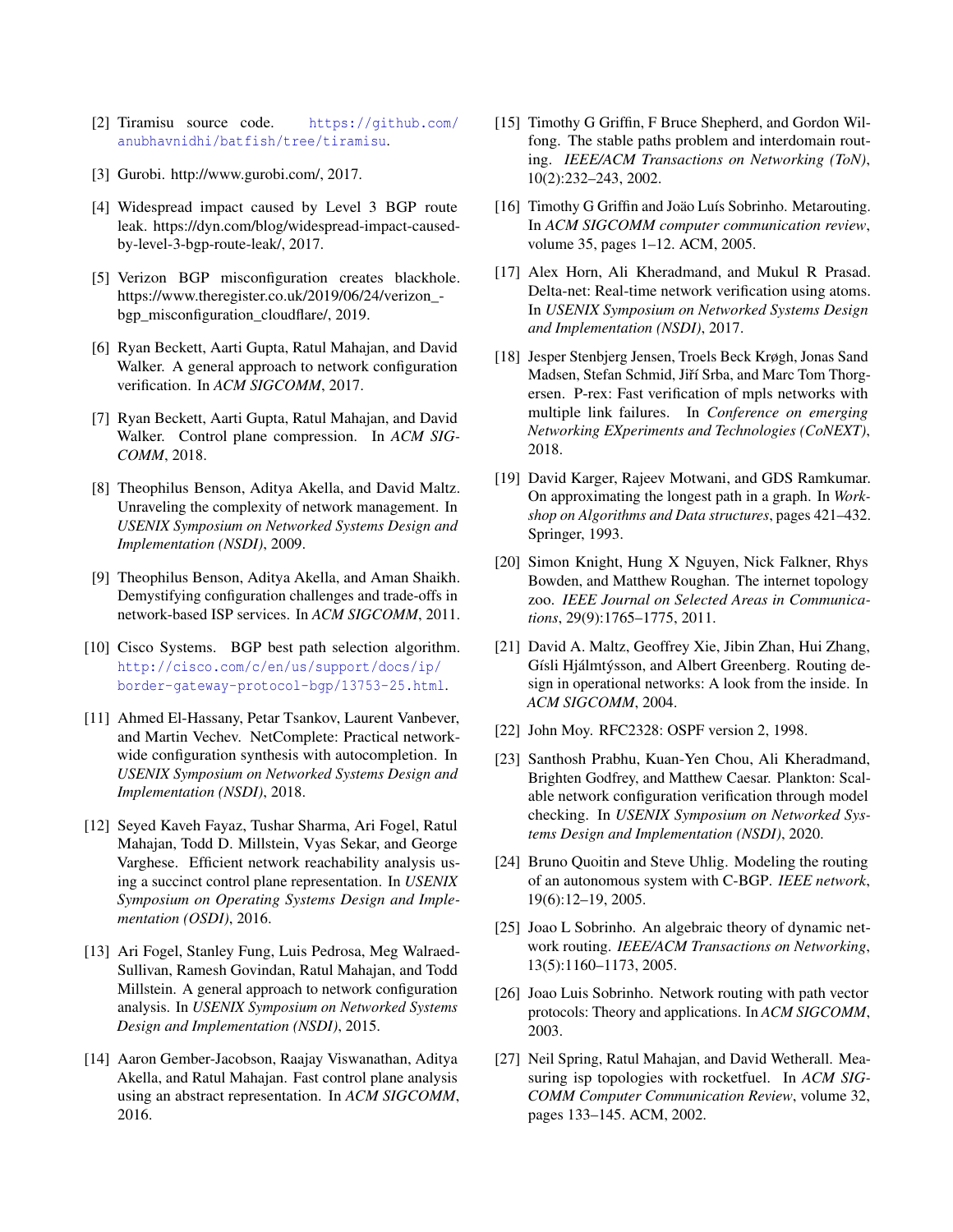- <span id="page-13-5"></span>[28] Anduo Wang, Limin Jia, Wenchao Zhou, Yiqing Ren, Boon Thau Loo, Jennifer Rexford, Vivek Nigam, Andre Scedrov, and Carolyn Talcott. FSR: Formal analysis and implementation toolkit for safe interdomain routing. *IEEE/ACM Transactions on Networking (ToN)*, 20(6):1814–1827, 2012.
- <span id="page-13-0"></span>[29] Konstantin Weitz, Doug Woos, Emina Torlak, Michael D. Ernst, Arvind Krishnamurthy, and Zachary Tatlock. Scalable verification of border gateway protocol configurations with an SMT solver. In *ACM SIGPLAN International Conference on Object-Oriented Programming, Systems, Languages, and Applications (OOPSLA)*, 2016.
- <span id="page-13-3"></span>[30] Song Yang, Stojan Trajanovski, and Fernando A Kuipers. Optimization problems in correlated networks. *Computational social networks*, 3(1):1, 2016.
- <span id="page-13-1"></span>[31] Jin Y Yen. Finding the k shortest loopless paths in a network. *Management Science*, 17(11):712–716, 1971.

# <span id="page-13-6"></span><span id="page-13-2"></span>A Yen's and *TYEN* Algorithm



Figure 11: Example for Yen's Algorithm

Yen's algorithm. We use the graph in Figure [11](#page-13-6) to explain this algorithm. Although line numbers below refer to *TYEN*, those lines of code also apply to the original Yen's algorithm.

Yen uses two lists: *listA* (to keep track of the shortest path seen so far) and *listB* (to keep track of candidates for the next shortest path). At the start, Yen finds the first shortest path (line 2) from *src* to *dst* using any shortest path algorithm (e.g. Dijkstra's). In Figure [11,](#page-13-6) it is  $A \rightarrow B \rightarrow C \rightarrow D$ . Let this path be *P*. Yen adds *P* to *listA*.

During each iteration of *k*, Yen takes every node *n* in path *P* (line 13, 14), and finds the *rootPath* and *spurPath* of that node. The *rootPath* of *n* is the subpath of *P* from *src* to node *n* (line 15). The *spurPath* is the shortest path from node *n* to *dst* (line 20) after making the following changes to the graph: i) to avoid loops, Yen removes all *rootPath* node except *n* from the graph, ii) to avoid recomputation, Yen removes all outgoing edges *e* from *n*, where *e* is part of any path *P<sup>A</sup>* from *listA* having the same *rootPath* (line 17, 18). For example, if *P<sup>A</sup>* is  $A \rightarrow B \rightarrow C \rightarrow D$  and *B* is *n*, then  $A \rightarrow B$  is the *rootPath* and *e* is *edge*<sub>*B*→*C*</sub>. By condition (i), Yen removes *A* and *edge<sub>A→</sub>B*. By condition (ii), it removes  $edge_{B\rightarrow C}$ . Then, it computes *spurPath* as  $B \to F \to D$ . Yen combines the *rootPath* and  $spurPath$  to form a new path  $P'$  (line 21) that is not blocked by tags. P' is added to *listB* if it doesn't already exist in *listA* or *listB* (line 23).

After traversing each node *n* in path *P*, Yen picks the shortest path from *listB* and reruns the previous steps with this path as the new *P*. This continues till Yen finds *k* paths.

**Tiramisu Yen.** To verify PREF, we make two simple modifications to Yen (*TYEN*). First, we replace Dijkstra with *TPVP*. Next, we add a condition to check that during each  $i^{th}$  iteration of  $k$ , the  $i<sup>th</sup>$  path follows the preference order specified in PREF. To achieve this, *TYEN* associates each path with a variable, *eRemoved*. *eRemoved* keeps track (line 22) of edges that were removed from L3TPG (line 17-19) to compute that path. During each iteration of *P*, *TYEN* identifies the most preferred path specified in PREF that did not have an edge in *P*.*eRemoved* (line 8). If it varies from *P*, then preference is  $v_1, v_2, v_3, v_1, v_2$ 

|     | Input:                                                                    |
|-----|---------------------------------------------------------------------------|
|     | $G$ is the graph                                                          |
|     | src, dst are source and destination nodes                                 |
|     | $K$ is no. of path specified in path-preference policy                    |
|     | PREF, a map of preference level and path                                  |
|     | 1: procedure $TYEN(G, src, dst, K)$                                       |
| 2:  | $P \leftarrow$ path from src to dst returned by TPVP                      |
| 3:  | $pathsSeen \leftarrow 0$                                                  |
| 4:  | <i>P.eRemoved</i> $\leftarrow$ [], as best path requires no edge removal  |
| 5:  | <i>listA</i> $\leftarrow$ [], tracks paths already considered as <i>P</i> |
| 6:  | $listB \leftarrow []$ , tracks paths not yet considered                   |
| 7:  | while <i>pathsSeen</i> $\lt K$ do                                         |
| 8:  | $mostPref \leftarrow most preferred path in PREF whose edges$             |
|     | don't overlap with P.eRemoved                                             |
| 9:  | if $P \neq mostPref$ then                                                 |
| 10: | return false, since path preference is violated                           |
| 11: | $pathsSeen \leftarrow pathsSeen + 1$                                      |
| 12: | add P to listA                                                            |
| 13: | for $i \leftarrow 0$ to P.length - 1 do                                   |
| 14: | $sNode \leftarrow i^{th}$ node of P                                       |
| 15: | $rootPath \leftarrow subpath of P from src to sNode$                      |
| 16: | for each $sp \in listA$ do<br>$\triangleright$ paths in <i>listA</i>      |
| 17: | if sp has same rootPath at sNode then                                     |
| 18: | remove out edge of sNode in sp, so path sp is not                         |
|     | considered                                                                |
| 19: | remove all nodes and edges of rootPath except sNode to                    |
|     | avoid loops                                                               |
| 20: | spurPath $\leftarrow$ path from sNode to dst returned by TPVP             |
| 21: | $P' \leftarrow rootPath + spurPath$                                       |
| 22: | $e$ Removed $\leftarrow$ all edges removed in this iteration              |
| 23: | add P' to end of list B if P' is valid and $P' \notin [listA, listB]$     |
| 24: | append $P'$ .eRemoved to include eRemoved                                 |
| 25: | add back all nodes and edges to the graph                                 |
| 26: | $P \leftarrow$ remove first path from <i>list B</i>                       |
| 27: | return true, since loop didn't find preference violation                  |

# B Tiramisu ILPs

Table [2](#page-14-14) lists the boolean indicator variables and functions used in the ILPs.

## <span id="page-13-4"></span>B.1 Tiramisu Min-cut

We now present the complete ILP for KFAIL  $(\S6.1)$ . We repeat the description of the constraints to ensure ease of reading.

The objective is to minimize the number of physical link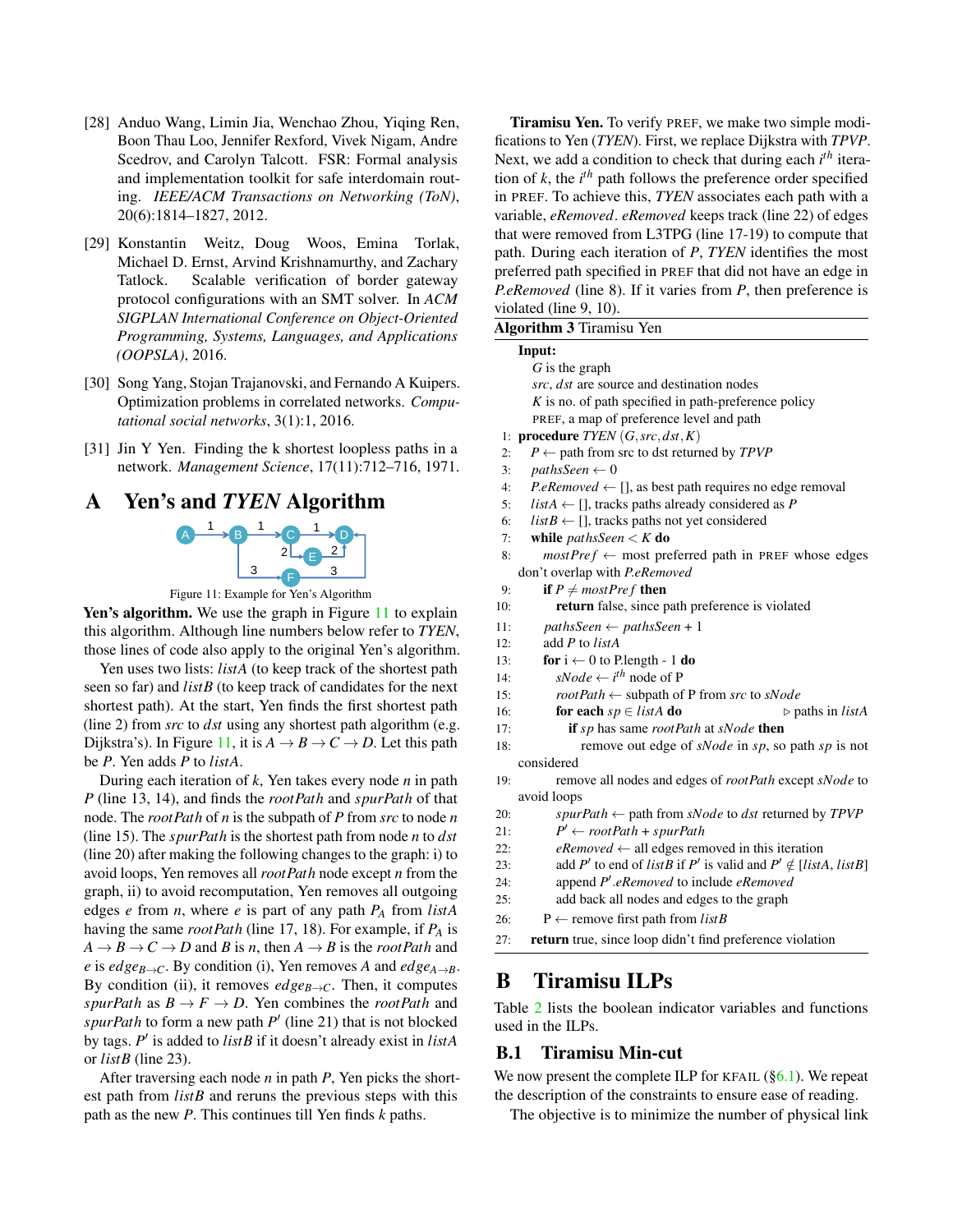<span id="page-14-14"></span>

|                                  | Name      | <b>Description</b>                              |  |
|----------------------------------|-----------|-------------------------------------------------|--|
|                                  | $F_e$     | set as 1 if edge e fails                        |  |
| Variable                         | $A_e$     | set as 1 if traffic propagates on edge e        |  |
|                                  | $R_n$     | set as 1 if traffic reaches node $n$            |  |
|                                  | $B_e$     | set as 1 if edge e carries blocked tag          |  |
|                                  | $T_{n,t}$ | set as 1 if node <i>n</i> forwards tag <i>t</i> |  |
|                                  | nodes     | returns all nodes of graph                      |  |
| Function                         | edges     | returns all edges of graph                      |  |
|                                  | dEdges    | returns all inter-device edges of graph         |  |
|                                  | pEdges    | returns all physical edges of the network       |  |
|                                  | oNodes    | returns all nodes except src and dst            |  |
|                                  | iE(n)     | returns incoming edges of node $n$              |  |
|                                  | oE(n)     | returns outgoing edges of node $n$              |  |
|                                  | iN(n)     | returns start nodes of all incoming edges of    |  |
|                                  |           | node $n$                                        |  |
|                                  | at(e)     | returns tags added by edge e                    |  |
|                                  | rt(e)     | returns tags removed by edge e                  |  |
|                                  | bt(e)     | returns tags blocked on edge e                  |  |
|                                  | ot(e)     | returns tags $\notin [at(e),rt(e)]$             |  |
|                                  | start(e)  | returns start node of edge e                    |  |
|                                  | end(e)    | returns end node of edge e                      |  |
|                                  | phy(e)    | returns physical edge associated with edge e    |  |
| Table 2: Variables and Functions |           |                                                 |  |

<span id="page-14-15"></span>failures required to disconnect *src* from *dst*.

**Objective:** minimize 
$$
\sum_{i \in pEdges} F_i
$$
 (1)

<span id="page-14-0"></span>Forwarding constraints. We first discuss the constraints added to represent *traffic forwarding*. The base constraint states that *src* originates the traffic. To disconnect the graph, the next constraint states that the traffic must not reach *dst*.

$$
R_{src} = 1\tag{2}
$$

$$
R_{dst} = 0 \tag{3}
$$

<span id="page-14-1"></span>For other nodes, the constraint is that traffic can reach a node *n* if it gets *propagated* (*Ae*) on any incoming edge *e*.

$$
\forall n \in ONodes, R_n = \bigvee_{e \in iE(n)} A_e \quad (4)
$$

(Logical AND/OR can be expressed as ILP constraints.) Traffic can propagate through an edge *e*: if it reaches the start node of  $e$  ( $start(e)$ ); if the traffic does not carry a tag that is blocked on  $e(-B_e)$ ; and if *e* represents an inter-device edge, the underlying physical link does not fail  $(\neg F_{phy(e)})$ . This is represented as

$$
\forall n \in oNodes, \forall e \in iE(n):
$$
  

$$
A_e = R_{start(e)} \land \neg B_e \land \neg F_{phy(e)} \quad (5)
$$

Tag Constraints. We now add constraints to model route tags. Route tags propagate in route advertisements from processes that add tags to processes that remove tags or block advertisements based on tags. However, the TPG models traffic propagation, which occurs in the opposite direction of route

propagation. Hence, instead of modeling the flow of tags from the nodes that add them to the nodes that block/remove them, we model the flow of *blocked tags* from the nodes that block them to the nodes that remove/add them. The base constraints state that each edge that blocks on the tag "forwards" the blocked tag, and each edge that removes the blocked tag does not forward it.

$$
\forall e \in edges, \forall t \in bt(e):
$$
  

$$
T_{e,t} = 1 \quad (6)
$$
  

$$
\forall e \in edges, \forall t \in rt(e):
$$
  

$$
T_{e,t} = 0 \quad (7)
$$

For other edges, we add the constraint that edge *e* forwards a blocked tag *t* iff the start node of  $e$  ( $start(e)$ ) receives traffic with *t*.

$$
\forall e \in edges, \forall t \in ot(e):
$$

<span id="page-14-6"></span><span id="page-14-5"></span><span id="page-14-4"></span>
$$
T_{e,t} = \bigvee_{i \in iE(start(e))} T_{i,t} \quad (8)
$$

Finally, we add the constraint that an edge *e* carries blocked traffic iff *e* receives a tag that is added by *e*.

∀*e* ∈ *edges* :

<span id="page-14-7"></span>
$$
B_e = \bigvee_{t \in at(e)} T_{e,t} \quad (9)
$$

#### <span id="page-14-8"></span>B.2 Tiramisu Longest Path

We now present the complete ILP for BOUND  $(\S6.2)$ . For ease of reading, we repeat our description of the constraints.

<span id="page-14-16"></span>Recall that our objective is to maximize the number of inter device edges (*dEdges*) traversed by traffic (*Ai*).:

**Objective:** 
$$
\text{maximize } \sum_{i \in dEdges} A_i \tag{10}
$$

<span id="page-14-9"></span><span id="page-14-2"></span>Path constraints. To ensure traffic flows on only one path, *src* sends traffic, and *dst* receives traffic, we add the following constraints:

$$
\sum_{out \in oE(src)} A_{out} = 1 \tag{11}
$$

<span id="page-14-12"></span><span id="page-14-11"></span>
$$
\sum_{in \in iE(dst)} A_{in} = 1 \tag{12}
$$

<span id="page-14-10"></span>For other nodes, we add the flow conservation property, i.e. the sum of incoming flows is equal to the outgoing flows.

$$
\forall n \in \text{oNodes : } \sum_{in \in iE(n)} A_{in} = \sum_{out \in oE(n)} A_{out} \quad (13)
$$

<span id="page-14-3"></span>Traffic constraints. Next, we add constraints on traffic propagation. Traffic will be blocked on edge *e* if it satisfies the tag  $(B_e)$  constraints. This is similar to Eqn [9.](#page-14-7)

<span id="page-14-13"></span>
$$
\forall e \in edges \quad : \quad A_e \leq \neg B_e \quad (14)
$$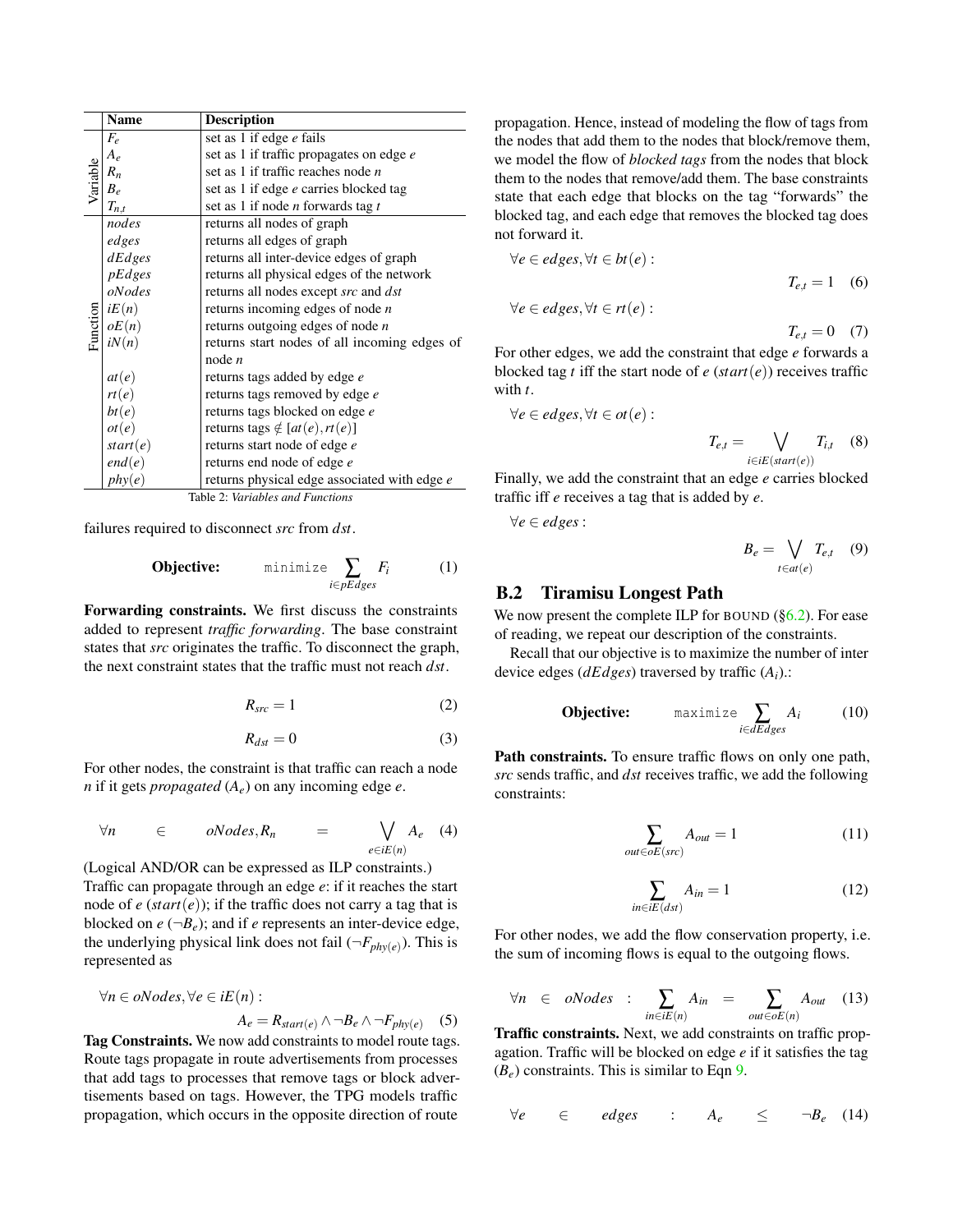# C Proofs

We first prove the correctness of *TPVP* ([§C.1\)](#page-15-0). This theorem is then used to prove the correctness of our ILPs( $\S$ C.2) and *TDFS* ([§C.3\)](#page-17-1).

## <span id="page-15-0"></span>C.1 *TPVP*

In this section, we prove that we correctly model and solve the stable paths problem. Griffin *et al* [\[15\]](#page-12-9) showed that *an instance of the stable paths problems is a graph together with the permitted paths P at each node and the ranking functions for each node.* Hence, we first need to prove that we correctly model the permitted paths *P* and the ranking function. We will use the following lemmas to prove them. Finally, we will prove that as long as the network converges, *TPVP* finds the exact path taken in the network and hence the solution to the stable path problem.

<span id="page-15-2"></span>**Lemma 2.** All permitted paths  $p \in \mathcal{P}$  that a routing process  $v \in V$  *may take in the actual network to reach the destination, exists in the TPG (* $p \in TPG$ *).* 

**Proof:** Consider the path  $v_i \rightarrow v_{i+1} \dots \rightarrow v_n$ , where *v* represents a node in the graph. We will inductively prove that for any path  $p \in \mathcal{P}$ , a node  $v_i$  has a path to the *dst* node in the TPG, if there is an equivalent path that traverses the same routing processes (i.e. the traffic matches the RIB entries of these routing processes) and vlan-interfaces on the real network.

When  $i = n$ , then the node  $v_i$  represents the destination  $(dst)$ of traffic.

Assume there is a path from node  $v_{i+1}$  to  $v_n$  and this is modeled correctly. We will now prove that  $v_i$  is connected to  $v_{i+1}$ in the TPG if  $v_i$  can use  $v_{i+1}$  to reach the next-hop router (in its path towards the destination node). Node  $v_i$  can be one of the following types of nodes

**Case (i): node**  $v_i$  is an OSPF node According to  $\S 4.2$ , node  $v_{i+1}$  will be a VLAN-egress node. TPG connects  $v_i$  and  $v_{i+1}$ if *OSPF* is configured to operate on that *V LAN* interface. OSPF uses its configured interfaces [\[22\]](#page-12-25) to (a) receive linkstate advertisement from its neighbors, and (b) forward/send traffic towards its neighbors. Hence, OSPF will use the VLANegress node to forward traffic to its neighbors/next-hop router. Hence case (i) is modeled correctly.

**Case (ii): node**  $v_i$  is an BGP node According to  $\S 4.2$ , node  $v_{i+1}$  will be either an OSPF node or an VLAN-egress node. These instances represent BGP using either an OSPFcomputed route or a connected subnet to reach the next hop router. Assume  $v_{i+1}$  is an *OSPF* node. BGP process is allowed to communicate with its neighboring adjacent process through an OSPF-computed path. Hence these nodes can be connected in the actual network. Assume  $v_{i+1}$  is a VLANegress node for VLAN interface *V*. TPG connects them if BGP's next-hop IP address falls within the subnet assigned to VLAN interface *V*. Similar to case (i), this interface is use to receive advertisements and send traffic to the next-hop router. Hence case (ii) is modeled correctly.

Case (iii): node  $v_i$  is a VLAN-ingress node According to  $\S4.2$ , node  $v_{i+1}$  will be either an OSPF/BGP node representing the processes running on the same router, or an egress node for the same VLAN on that router. Assume  $v_{i+1}$ is an OSPF/BGP node. In the TPG, all traffic enters a router through a VLAN-ingress node. In the actual network, all incoming traffic looks up the global RIB of the router to move to the next-hop router. A router's global RIB contains entries from all the RIBs of all of its routing processes. The TPG connects the VLAN-ingress node to an OSPF/BGP node if that node is tainted in the RAG. Since only those processes that have a RIB entry for the *dst* are tainted, this is modeled correctly. Assume  $v_{i+1}$  is an VLAN-egress node. TPG connects them iff the underlying device is a switch. Since flooding occurs at Layer-2, this is modeled correctly.

**Case (iv):** node  $v_i$  is a VLAN-egress node According to  $\S 4.2$ , node  $v_{i+1}$  will be a VLAN-ingress node. TPG connects them if they belong to the same VLAN and their underlying routers are connected in the physical topology. This models basic physical connectivity in the real network. Hence, case (iv) is modeled correctly.

**Case (v): node**  $v_i$  is the *src* node According to  $\S 4.2$ , node  $v_{i+1}$  will be either an OSPF node or a BGP node. The *src* node is like any other VLAN-ingress node, with the difference being that the *src* originates the traffic. Hence, using similar arguments as case (iii), case (v) is modeled correctly.

<span id="page-15-1"></span>**Lemma 3.** TPVP *will not choose a path*  $p \notin P$  *from a routing process*  $v \in V$  *to the destination, that the routing process*  $v$ *cannot choose in the actual network.*

Proof: A TPG is partially based on the physical topology. In the TPG, the only inter-device edge is the edge between the VLAN-egress node of a device and the VLAN-ingress node of its neighboring device. Hence, the TPG will not have any path that does not exist in the actual physical network topology.

In the TPG, *OSPF* and *BGP* nodes are connected to a VLANegress node if they processes is configured to operate on that VLAN. Additionally, a VLAN-ingress node is connected to *OSPF* and *BGP* nodes if those processes are tainted in the RAG. Hence, the TPG will correctly connect the interfaces with its associated routing process, and won't have any path due to incorrect route adjacency.

Next, we prove that Tiramisu correctly models prefix/neighbor-based and tag-based filters. The TPG models prefix/neighbor-based filters by removing edges from the node associated with the process that uses those filters. Hence, the TPG will not have any path that is blocked due to prefix/neighbor-based filters in the actual network.

The only path that may exist in the TPG and not in the network is the path blocked by tags. *TPVP* uses routing algebra [\[16,](#page-12-10) [25\]](#page-12-11) to model route computation and route selection operations. [\[16\]](#page-12-10) showed that routing algebra can model and filter routes based on tags. Routing algebra uses "tag" attributes in their edge labels and path signatures. Their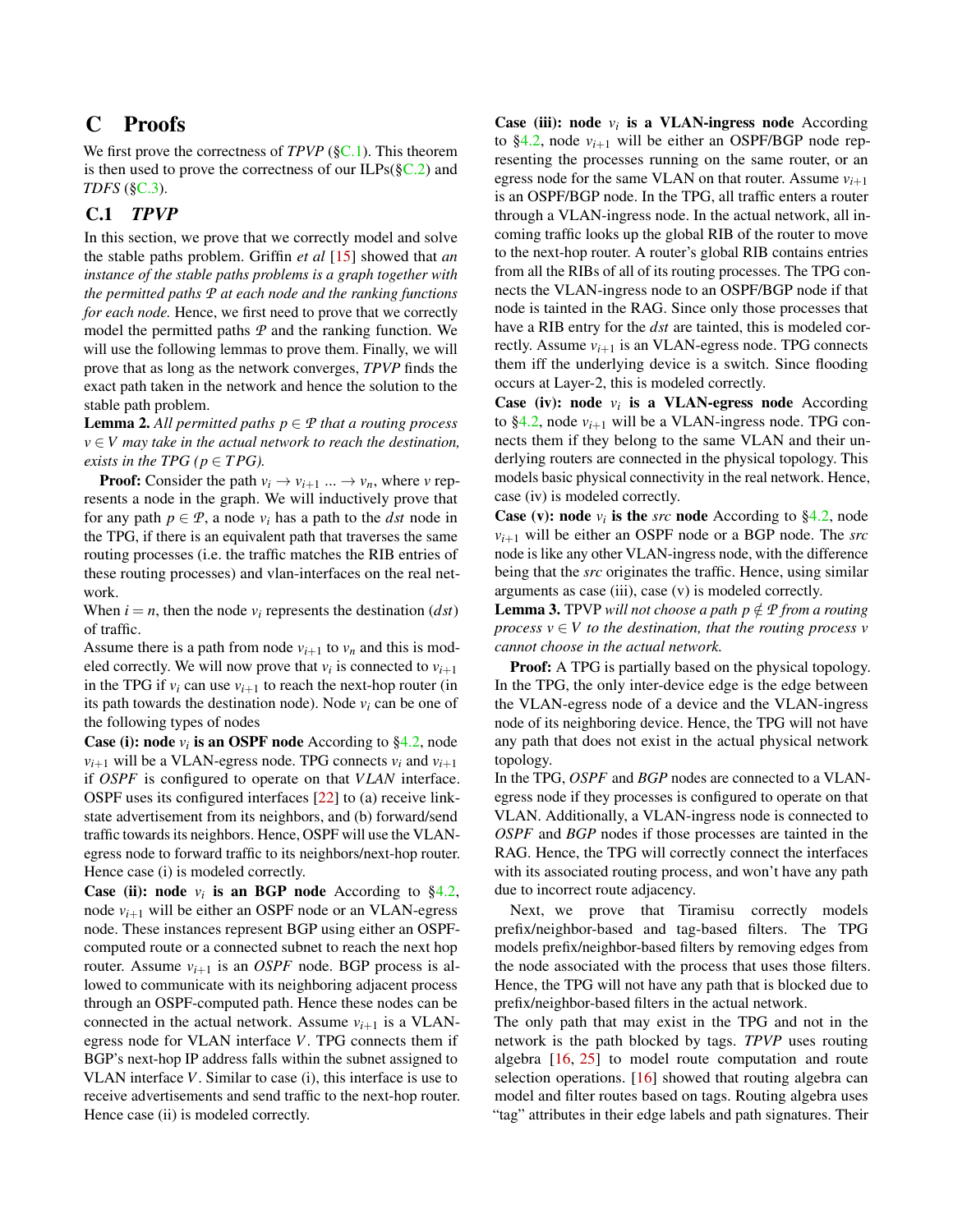⊕ (operation) function models both addition of tags and blocking routes based on tags. Hence *TPVP* will not choose a path that is blocked by tags.

Hence *TPVP* will not choose a path *p* that cannot be chosen in the actual network.

Lemma 4. *L3TPG has the same set of layer 3 paths as the actual network and has no path that cannot exist in the actual network.*

Proof: Since advertisements can flow between layer 3 nodes as long as there is at least one layer 2 path that connects them, Tiramisu uses path contraction to replace layer 2 paths with a layer 3 edge.

Assume there is a layer 3 path *P* ∗ in the L3TPG that does not exist in the network. Since path contraction replaces subpaths with edges and does not add paths,  $P^*$  with (layer 2 nodes inbetween) must exist in the original TPG. I.e. If nodes are connected in the layer-3 graph, then they have to be connected even before path contraction. This contradicts Lemma [3.](#page-15-1)

Assume there is a layer 3 path *P* # in the network that does not exist in the L3TPG. Since path contraction replaces subpaths with edges and does not eliminate paths,  $P^{\#}$  with (layer 2) nodes inbetween) must not exist in the original TPG. This contradicts Lemma [2.](#page-15-2)

In the following lemmas, we operate on the contracted L3TPG.

<span id="page-16-0"></span>**Lemma 5.** For all routing process  $v \in V$ , given a set of paths *P, best*( $P$ *, v*) *matches the path that v would choose when paths P are given as choices in the actual network.*

**Proof:** *TPVP* uses routing algebras to model the ranking behavior of actual protocols (*OSPF* and *BGP*). Routing algebras model route selection/path ranking using a  $\preceq$  preference relation over path signatures. This correctly models the route selection algorithm in the underlying network. Hence the path chosen by  $best(P, v)$  for each routing process  $v \in V$  matches the path chosen in the actual network.

<span id="page-16-1"></span>**Lemma 6.** For all routing process  $v \in V$ , the set of paths  $P$ *considered by* TPVP *matches the paths that v can choose from in the actual network.*

Proof: Our networks may run either (i) only *OSPF* processes, (ii) only *BGP* processes, or (iii) both *OSPF* and *BGP* processes. We leverage Lemma [5](#page-16-0) to prove the correctness for each scenario.

Case (i): OSPF-only network In the L3TPG, we have only *OSPF* nodes. From Lemma [5,](#page-16-0) we know that *OSPF* nodes will make the same choice as the actual OSPF processes. Hence case (i) is modeled correctly.

Case (ii): BGP-only network In the L3TPG, we have only *BGP* nodes. From Lemma [5,](#page-16-0) we know that *BGP* nodes will make the same choice as the actual *BGP* processes. Hence case (ii) is modeled correctly.

Case (iii): OSPF+BGP network In the layer 3 TPG, we have both *BGP* and *OSPF* nodes. Here choices made by *OSPF* or *BGP* nodes may depend on the opposite protocol's choices.

**Case (iii-a): both node**  $v_i$  **and**  $v_{i+1}$  **are BGP nodes. This is** similar to case (ii). Hence it is modeled correctly.

The next three cases represent instances where *BGP* uses an *OSPF* computed path to reach its next hop.

Case (iii-b): node  $v_i$  is a BGP node, node  $v_{i+1}$  is an OSPF node, and  $v_{i+1}$  is connected to a single BGP node. Since *OSPF* has only one choice, it will select the *BGP* process as its next hop and case (iii-b) is modeled correctly.

Case (iii-c): node  $v_i$  is a BGP node, node  $v_{i+1}$  is an OSPF node, and  $v_{i+1}$  is connected to multiple BGP nodes having equal preference (same cost). Since BGP *processes* are equally preferred, OSPF cost is used to select the best path/route [\[1\]](#page-11-3). Case (i) showed that given a set of OSPF-costs, the *OSPF* node will make the right choice. Hence, this case (iii-c) is modeled correctly.

Case (iii-d): node  $v_i$  is a BGP node, node  $v_{i+1}$  is an OSPF node and  $v_{i+1}$  is connected to multiple BGP nodes having different preferences. Since an *OSPF* node cannot make a decision using *BGP* preferences, Tiramisu cannot model this scenario. In the real network, this scenario arises when an iBGP process assigns preferences (lp) or tag-based filters to routes received from its iBGP neighbors.

Case (iii-e): node  $v_i$  is a BGP node, node  $v_{i+1}$  is an OSPF node and  $v_{i+1}$  is connected to one or multiple OSPF nodes. This scenario can only happen if *BGP* and *OSPF* have route redistribution. In this scenario,  $v_{i+1}$  makes the choice for intradomain routing and *v<sup>i</sup>* makes the choice for inter-domain routing. Using similar arguments as case (i) and case (ii), choices made by  $v_{i+1}$  and  $v_i$  will be correct.

**Case (iii-f):** node  $v_i$  is an OSPF node. Assume node  $v_{i+1}$  is an *OSPF* node. This is similar to case (i). Hence it is modeled correctly. Assume node  $v_{i+1}$  is a BGP node. This will lead to similar scenarios as case (iii-c) to case (iii-e). Hence, using similar arguments, case (iii-f) is modeled correctly as long as iBGP processes do not assign preferences to routes received from its iBGP neighbors.

Theorem 1. *If the network control plane converges,* TPVP *always finds the exact path taken in the network under any given failure scenario.*

**Proof:** Lemma [2](#page-15-2) and [3](#page-15-1) showed that we correctly model permitted paths *P*. Lemma [5](#page-16-0) and [6](#page-16-1) showed that we correctly model path selection/ranking function. Now, we need to prove that under convergence, *TPVP* is equivalent to PVP.

The body of the loop code of *TPVP* (line 7 to 11) is equivalent to the *PVP* code that runs at each node [\[26\]](#page-12-14). The termination conditions of *PV P* and *TPVP* (line 12 to 13) are also similar. Both of them establish convergence when there are no new messages in the distributed and shared buffers respectively. And finally, both of them are executed after removing edges to represent failures.

The main difference between *PV P* [\[15,](#page-12-9) [26\]](#page-12-14) and *TPVP* is the following: In PVP, there is no restriction on the order in which messages are processed by different routers. As long as the network converges and there exists a stable path, *PV P*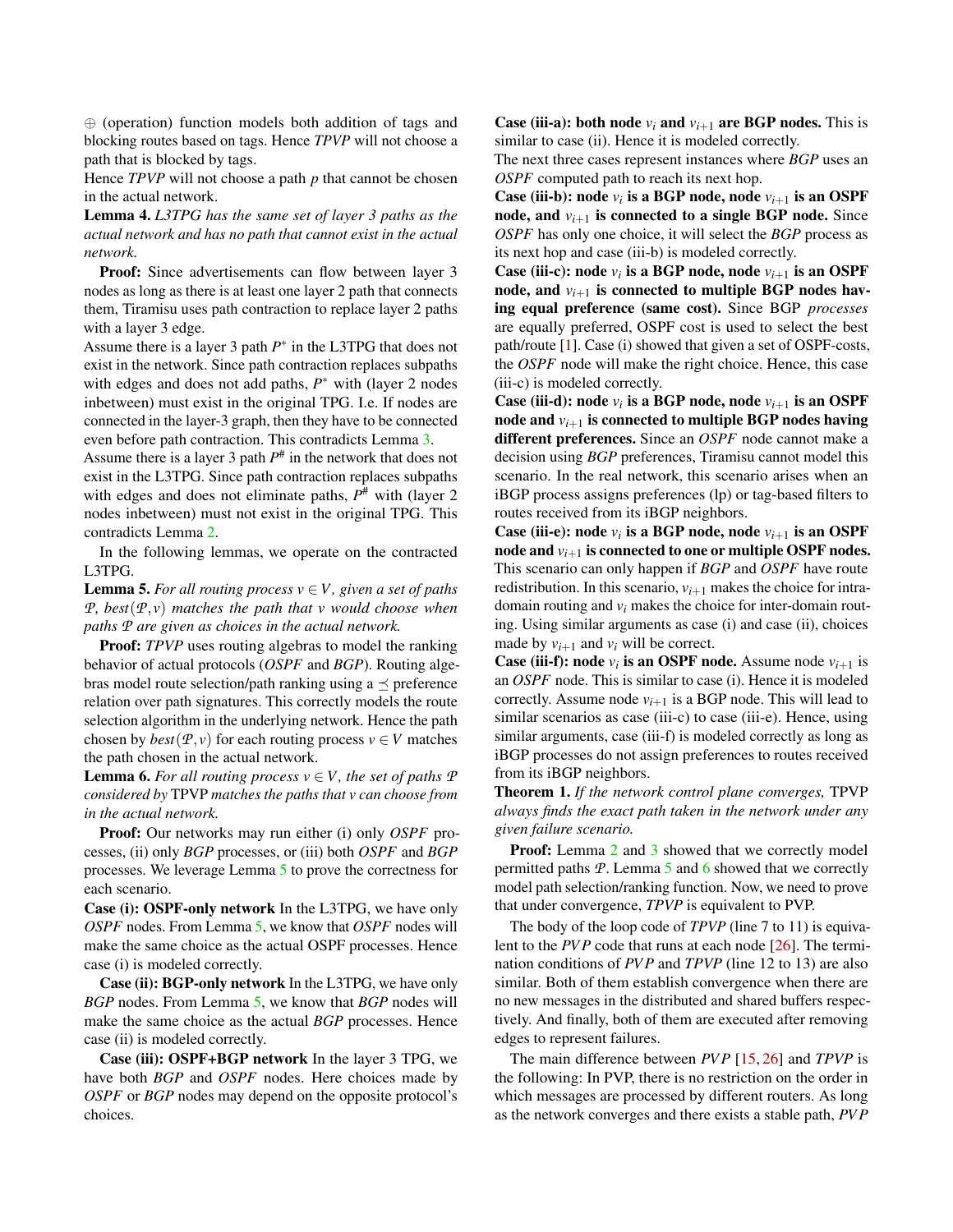will find it irrespective of the order in which messages are sent and processed. In *TPVP*, we process and send messages in a fixed round-robin order (line 5). Since any ordering of messages in *PVP* leads to a valid solution, a fixed ordering of messages should also lead to a valid solution. Hence if the network converges, *TPVP* finds the exact path.<sup>[4](#page-17-2)</sup>

## <span id="page-17-0"></span>C.2 ILP

We will first use two lemmas to prove that *TPVP* and the min-cut ILP consider the same set of paths. Recall that the min-cut ILP can be applied directly only on a TPG with no ACLs; in [§6.1,](#page-7-1) we showed how it deals with ACLs.

<span id="page-17-3"></span>Lemma 7. *The min-cut ILP only considers paths computed by TPVP.*

Proof: Assume the min-cut ILP considered a path that was not computed by *TPVP*. This implies the path was ignored by *TPVP* but not the ILP. This is not possible because (i) according to Lemma [2](#page-15-2) and [3,](#page-15-1) *TPVP* correctly models permitted paths, and (ii) the ILP and *TPVP* exclude the same set of paths, i.e. both of them exclude paths based on tags. The ILP constraints on tags (Eqn [6](#page-14-4) and [14\)](#page-14-12) ensure that all paths blocked by tags are ignored by the ILP.

<span id="page-17-4"></span>Lemma 8. *The min-cut ILP considers all paths computed by TPVP.*

Proof: Assume the min-cut ILP did not consider a path computed by *TPVP*. This implies the path was ignored by the ILP but not by *TPVP*. Similar to Lemma [7,](#page-17-3) this is not possible because (i) the ILP correctly models permitted paths (Lemma [2](#page-15-2) and [3\)](#page-15-1), and (ii) the ILP and *TPVP* exclude the same set of paths.

Theorem 9. *In the absence of ACLs, the min-cut ILP computes the minimal failures to disconnect the src and dst in the TPG.*

**Proof:** By Lemma [7](#page-17-3) and [8,](#page-17-4) the ILP considers the same set of paths as *TPVP*. Next, we will show that this ILP computes a valid cut. Then, we will show that the cut is minimum.

Assume the ILP does not compute a valid cut. This means there is a path where all its edges  $A_e$  are equal to 1. However that also means that by Eqn [4,](#page-14-2) one of  $R_{start(e)}$  is  $R_{dst}$  and  $R_{dst}$ is equal to 1. This contradicts Eqn [3.](#page-14-1)

Assume the ILP computes an invalid cut. This means there is still a path where all its edges  $A_e$  are equal to 1. Using the same argument, this will again contradict Eqn [4](#page-14-2) with Eqn [3.](#page-14-1)

Assume the cut computed by ILP is not the minimum. This will contradict the objective function (Eqn [1\)](#page-14-15) which minimizes the number of edge failures (removals) to disconnect the graph.

Next, we prove the correctness of the longest-path ILP. Theorem 10. *The longest-path ILP computes the length of the longest inter-device path between src and dst in the TPG.* Proof: Note that the longest-path ILP is modeled for the

same TPG as the min-cut ILP. Although the ILPs are different, the constraints used to block based on tags are the same. Using similar arguments as min-cut ILP, we can prove the following two lemmas

<span id="page-17-5"></span>Lemma 11. *The longest-path ILP only considers paths computed by TPVP.*

Proof: Similar to Lemma [7](#page-17-3)

<span id="page-17-6"></span>Lemma 12. *The longest-path ILP considers all paths computed by TPVP.*

Proof: Similar to Lemma [8](#page-17-4)

Hence, by Lemma [11](#page-17-5) and [12,](#page-17-6) this ILP also considers the same set of paths as *TPVP*. Next, we will show that this ILP computes a valid path. Then, we will show that this path is the longest.

Assume, the ILP finds an invalid path. This means there is some node which has an outgoing flow without any incoming flow. This contradicts the flow conservation constraint (Eqn [13\)](#page-14-11). Assume, the ILP misses a valid path. This means there is some node which does not have an outgoing flow but has an incoming flow. This also contradicts Eqn [13.](#page-14-11)

Assume the path computed by ILP is not the longest. This will contradict the objective function (Eqn [10\)](#page-14-16) which maximizes the number of edges traversed to reach the destination.

## <span id="page-17-1"></span>C.3 TDFS

Theorem 13. TDFS *identifies a src-dst pair as always unreachable iff there never exists a path from src to dst under all possible failures*

Proof: Assume there existed some path in the network that *TDFS* did not consider. This implies the path was ignored by TDFS and not *TPVP*. We will now prove by contradiction why this is not possible.

There are four types of paths that can exist in the network to establish reachability. We will show that *TDFS* will capture each of those paths.

**Case (a):** assume a path  $p_1$  exists from *src* to *dst* which does not traverse any edge with tags. Assume this path is ignored by *TDFS*. Line 5 of *TDFS* runs *DFS* after removing edges that block on tags. In this case, no edges are removed. Since *p*<sup>1</sup> connects *src* to *dst*, *DFS* will return true and *TDFS* will say *dst* is reachable from *src*. This contradicts our assumption.

**Case (b):** assume a path  $p_2$  exists from *src* to *dst* which does not traverse any edge that block on a tag. Assume this path is ignored by *TDFS*. Line 5 of *TDFS* runs *DFS* after removing edges that block on tags. Since *p*<sup>2</sup> connects *src* to *dst* without traversing any of these removed edges, *DFS* will return true and *TDFS* will say *dst* is reachable. This again contradicts our assumption.

textbfCase (c): assume a path  $p_3$  exists from *src* to *dst* that traverses an edge that blocks on tags but does not traverse any edge which adds tags to advertisement. Assume this path is ignored by *TDFS*. Line 7 of *TDFS* runs *DFS* after (i) establishing that all paths go through edges that block on tags, and, (ii) removing edges that add tags. Because of (i), we know all

<span id="page-17-2"></span><sup>4</sup>Note that Tiramisu assumes network convergence. The routing algebra that models *TPVP* will have all the algebraic properties required for convergence.